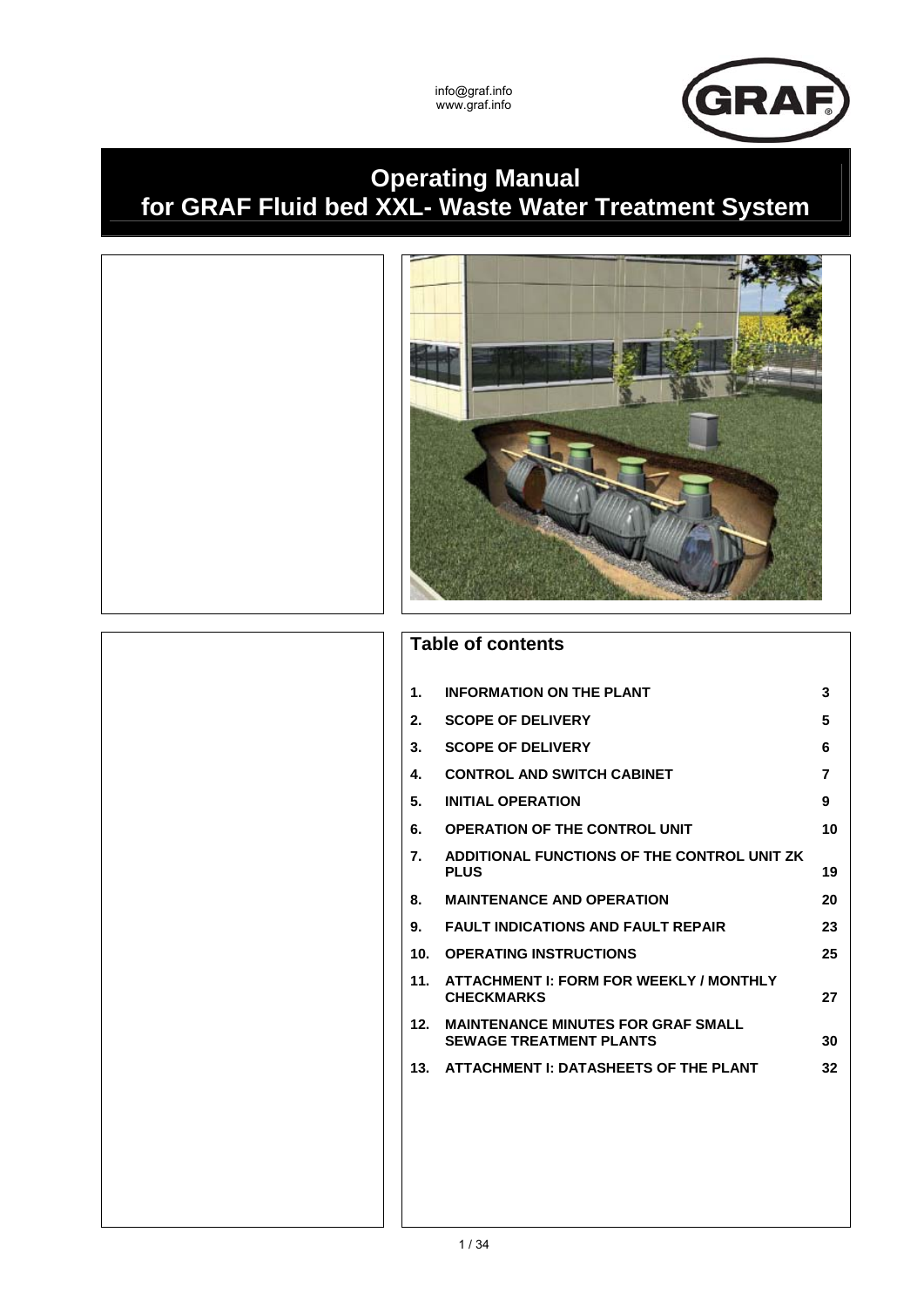# WARRANTY CERTIFICATE

Otto Graf GmbH Kunststofferzeugnisse



Dear Sir or Madam.

Congratulations on purchasing a quality product from Otto Graf GmbH. We hereby confirm that there is a

# 3-year

warranty on the small waste water treatment system you have purchased

The warranty applies to the purifying technology only. Accessories and optional addons are not covered by the warranty. During the warranty period, Otto Graf GmbH provides free material replacement; but services extended beyond this are not covered

# **Warranty conditions**

The warranty applies under the following conditions:

- 1. The waste water treatment system must be installed and commissioned by a specialist firm. Companies certified by the DWA (German Association for Water, Wastewater and Waste) or trained by Otto Graf GmbH are recognised as specialist firms
- 2. Maintenance must be carried out in accordance with the logbook and approved by a specialist. In the case of warranty claims, all maintenance reports must be submitted on request.
- 3. Wearing parts and any defects or damage not caused by us resulting from improper operation of the system, maintenance not being carried out, faults caused by the customer and unauthorised changes to the system are not covered by the quarantee.
- 4. Any follow-up costs incurred by replacing the device, shutting down the system etc. are not included in the warranty.

In addition to the warranty any legal entitlements resulting from the guarantee continue to apply without restriction.

Teningen, February 2009

Otto GRAF GmbH Carl-Zeiss-Str. 2-6 D-79331 Teningen www.graf.info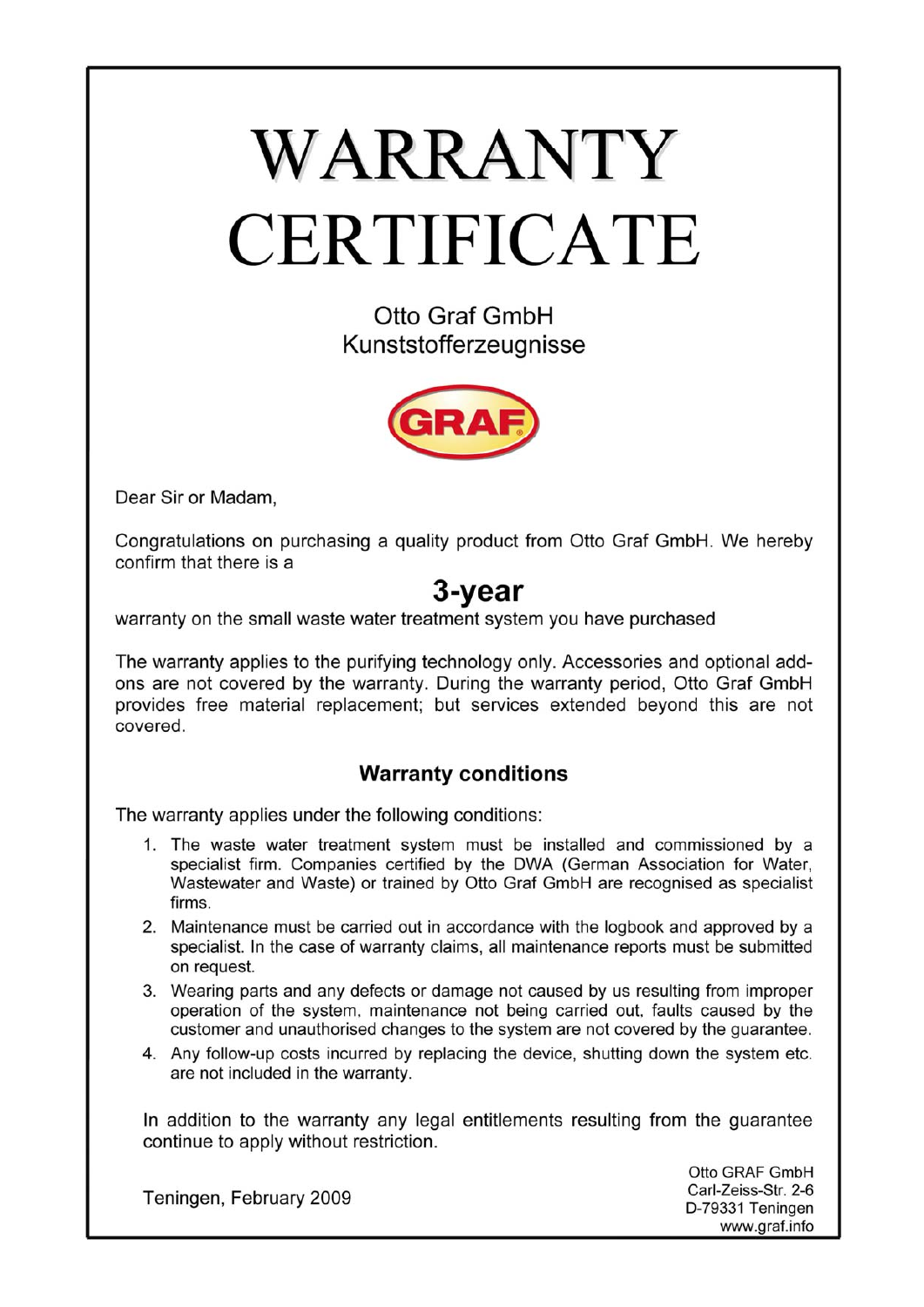# **1. Information on the Plant**

In case of any further questions which might arise when using the plant, please enter the data of your plant as follows. With this information our service personnel can help you faster if there is any fault.

| Number of order confirmation:    | A   |
|----------------------------------|-----|
| Serial number of plant:          | 200 |
| Serial number of control unit:   | 200 |
| Serial number of air compressor: |     |
| Compressor type:                 |     |
| Number of people                 |     |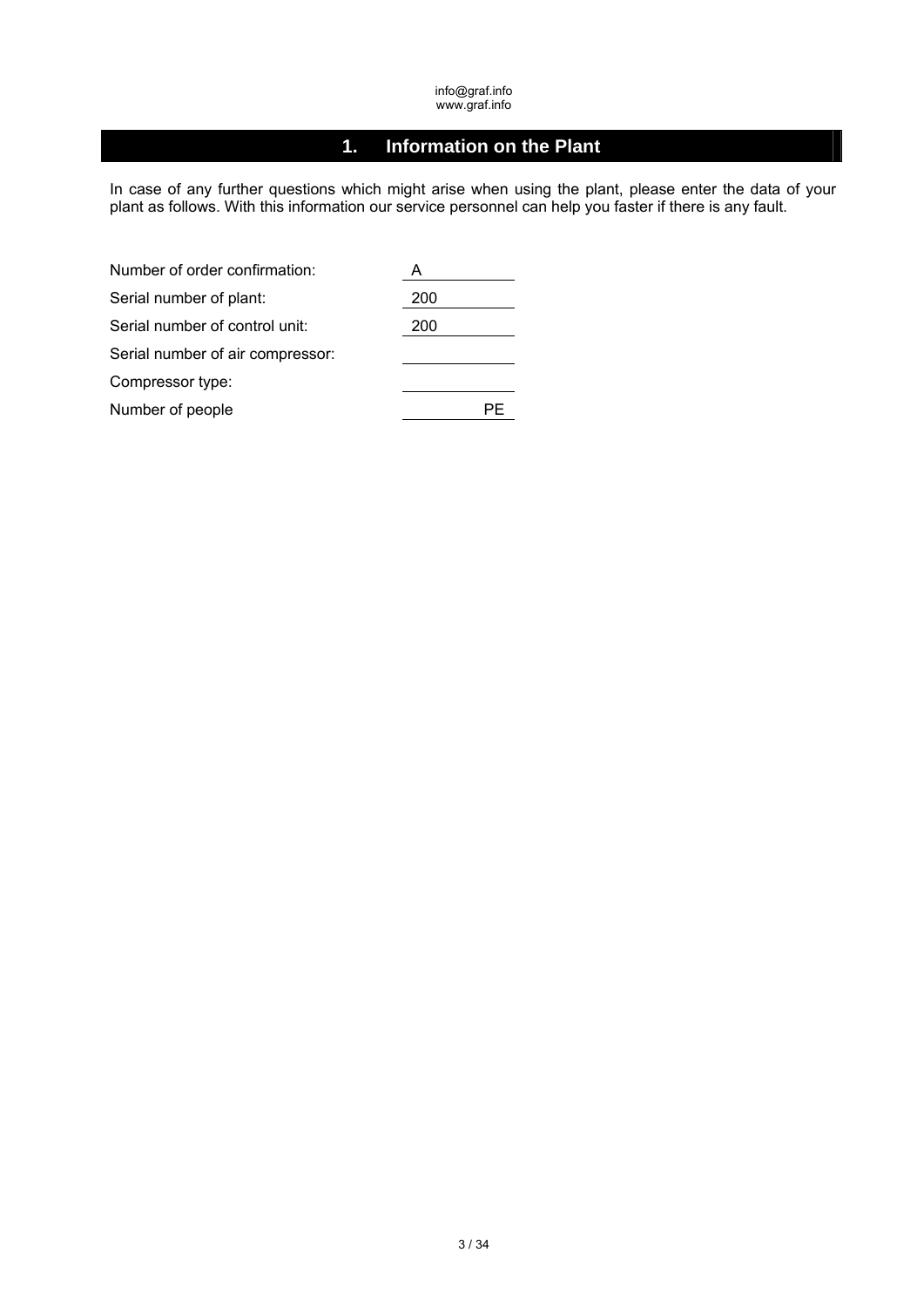Dear Ladies and Gentlemen,

thank you for purchasing the modern GRAF Fluid bed XXL- Waste Water Treatment System. We would like to give you a few important details for long and safe operation:

- The GRAF Fluid bed XXL- Waste Water Treatment System is destined for the discharge of the entire domestic sewage water. The discharge of any other sewage water, e. g. sewage water from restaurants/pubs and/or commercial businesses etc., is only permitted if this discharge was already known and considered when dimensioning the plant.
- Biocides, toxic or biologically not compatible substances must not be discharged into the plant as they impede the bacteria which are important for the clarification of sewage water and cause problems in the biological process (detailed information is given on the following pages). **In order to observe the official clarification requirements it is urgently required to operate the plant according to our operating and maintenance instructions.** You will find these instructions on the following pages.

Moreover we ask you to carefully read and consider the following information:

- The location of switch cabinets for indoor mounting must be a dry, well-aerated room (basement or garage).
- If possible switch cabinets for outdoor mounting should be placed in a location without being exposed to direct sunlight to avoid overheating in summer.
- It must be constantly guaranteed that the cabinet and especially its aeration openings on the sides (indoor cabinet) and on the back (outdoor cabinet) are not covered and are accessible in case of maintenance work.
- Power supply must be permanently ensured. Please make sure that the switch cabinet is sufficiently secured (16 A). Additional power consumers at the same fuse may impede operation.

Otto Graf GmbH in Teningen (Germany).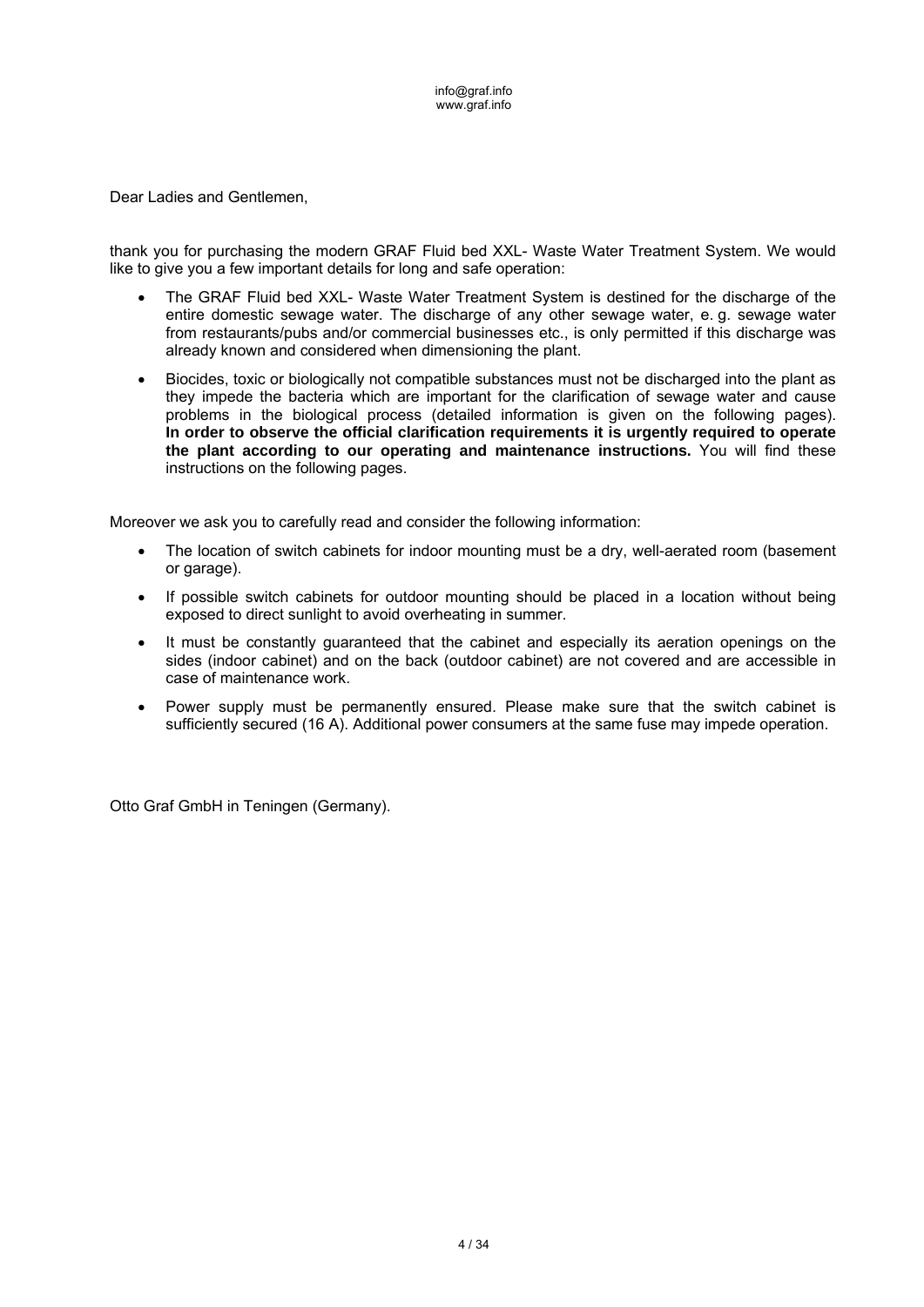# **2. Scope of delivery**

The waste water treatment system consists of the Carat septic tanks, the fluid bed set-up kit, the carrier material and the control cabinet. These septic tanks with the set-up kit are connected by air hoses laid in the ground.

The septic tanks are divided into three areas: preliminary sedimentation, the bio-reactor, and final sedimentation. Systems for 90 inhabitants or more also have a sludge accrual tank.

The preliminary sedimentation tanks contain:

T-pieces on the overflow to the next tank as an outlet baffle

The fluid bed tank contains:

- Inlet baffle with holes (these prevent the carrier material from passing back into the preliminary sedimentation tank)
- Air distributor system made of stainless steel with membrane pipes or aerator plates
- Outlet baffle with slots
- Carrier material

The final sedimentation tank contains:

- Inlet baffle
- Sludge lifters consisting of connectable HT pipes which transport excess sludge back to final sedimentation.
- Outlet baffle
- Systems with only one final sedimentation tank require a dividing wall in this tank. The dividing wall is fitted with a DN 70 overflow baffle.

The control cabinet, which is fitted on an inside wall or in the control column outside, contains:

- A low-noise, low-maintenance air compressor
- A valve unit
- A control unit which satisfies VDE 0113 Part 1 and VBG 4.

| <b>Inhabitants</b>                                                         | 20                | 28                | 36                | 44              | 50                | 70                | 90                | 120               | 140                             | 160                                                 | 200                 |
|----------------------------------------------------------------------------|-------------------|-------------------|-------------------|-----------------|-------------------|-------------------|-------------------|-------------------|---------------------------------|-----------------------------------------------------|---------------------|
| Compressor type                                                            | LP 200            | DT 4.10           | DT 4.10           | DT 4.16         | DT 4.25           | <b>DLT 40</b>     | KDT<br>3.60       | KDT<br>3.60       | KDT<br>3.80                     | KDT<br>3.100                                        | <b>KDT</b><br>3.140 |
| Power [kW]                                                                 | 0.26              | 0.23              | 0.23              | 0.44            | 0.80              | 15                | 2.4               | 2.4               | 2.4                             | 4.0                                                 | 5,5                 |
| Voltage                                                                    | 1 $\sim$<br>220 V | $1 \sim$<br>220 V | 1 $\sim$<br>220 V | $\sim$<br>220 V | 1 $\sim$<br>220 V | $3 \sim$<br>400 V | $3 \sim$<br>400 V | $3 \sim$<br>400 V | $3 \sim$<br>400 V               | $3 \sim$<br>400 V                                   | $3 \sim$<br>400 V   |
| Control unit                                                               | ZK                | <b>ZKplus</b>     | <b>ZKplus</b>     | ZKplus          | <b>Zkplus</b>     | Zkplus            | Zkplus            | <b>Zkplus</b>     | Zkplus                          | Zkplus                                              | Zkplus              |
| Control cabinet<br>dimensions <sup>1)</sup><br>$\left[ \right]$ x w x d cm | 50x50x30          | 60x60x35          | 60x60x35          | 60x60x35        | 80x70x50          | 80x70x50          |                   |                   | control cabinet mounted on wall | Compressor installed on ground, solenoid valves and |                     |

Please refer to the following table for electrical characteristic values, compressor data and control cabinet dimensions:

1) You have to install the compressor in a technical room if one of the compressor type line KDT is used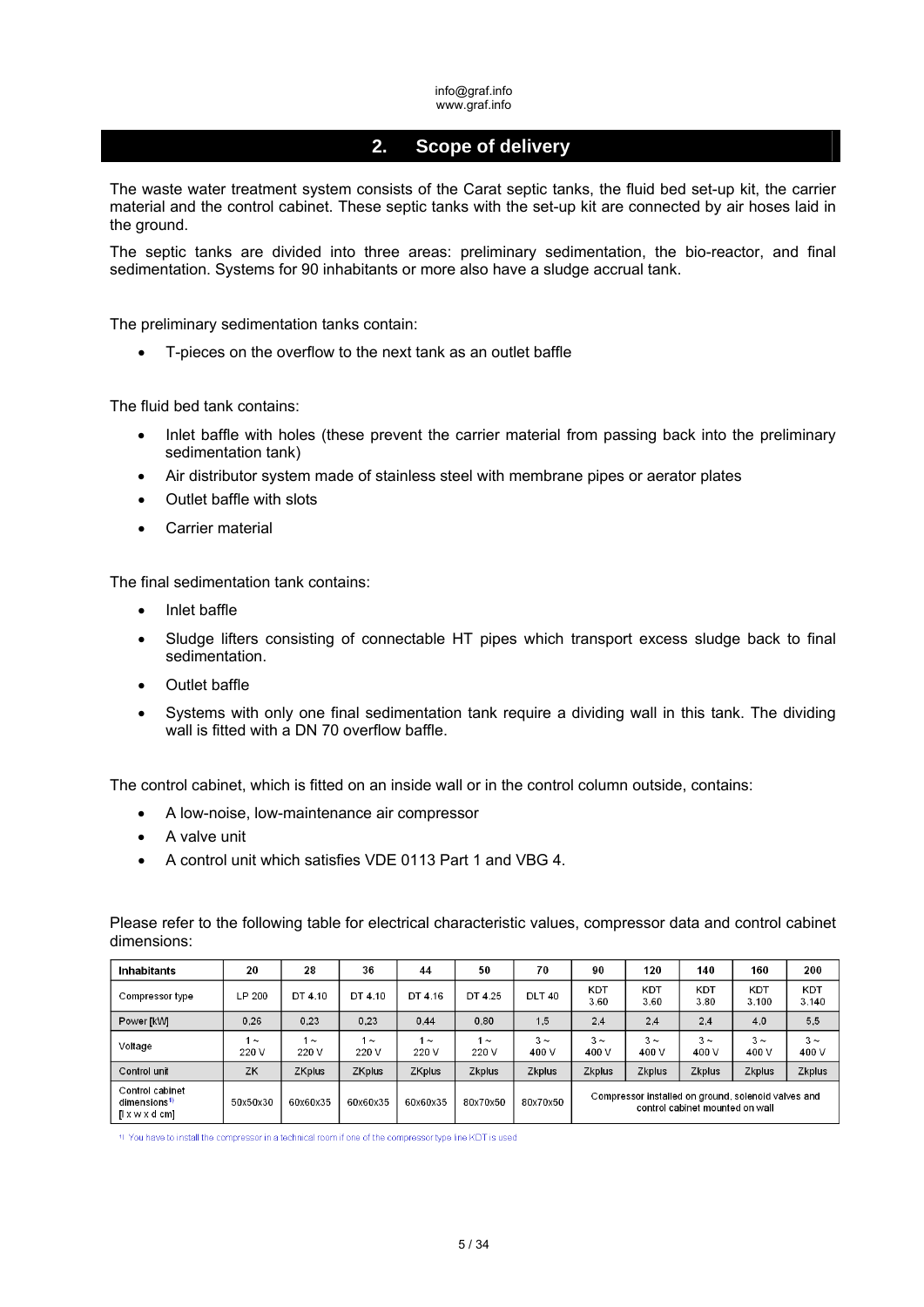## **3. Scope of delivery**

The system consists of several preliminary sedimentation tanks. Settleable materials settle in the preliminary sedimentation stage while floating materials are held back. An outlet scum baffle is fitted on the outlet pipe of each preliminary sedimentation tank. After the preliminary sedimentation tanks, the waste water flows into one or more fluid bed tanks where biological cleaning is carried out.

The waste water enters the fluid bed tank through an inlet scum baffle which prevents the carrier material passing back into the preliminary sedimentation tanks. There is also a baffle on the outlet side which prevents the carrier material being flushed out of the tank. There are several membrane pipe aerators on the base of the tank which bring in air.

After the biological stage, the water flows into the final sedimentation  $tanh(s)$ . The excess sludge is deposited in the final sedimentation tanks and is pumped back to preliminary sedimentation via an air lift pump. In systems sized for 90 or more inhabitants, the sludge is returned to a separate sludge accumulator tank. The final sedimentation tanks feature an outlet scum baffle to retain floating particles.

In systems with separate sludge accumulator tanks, the sludge accumulator overflows into the  $2<sup>nd</sup>$ preliminary sedimentation tank via the dome shaft.



**Important:** All chambers / tanks must be aerated in accordance with DIN 4261-1. This is generally achieved using the waste water line aerated through the roof. Additional ventilation lines or ventilation openings must be installed if necessary. The ventilation lines must be arranged such as to allow natural ventilation (flue effect).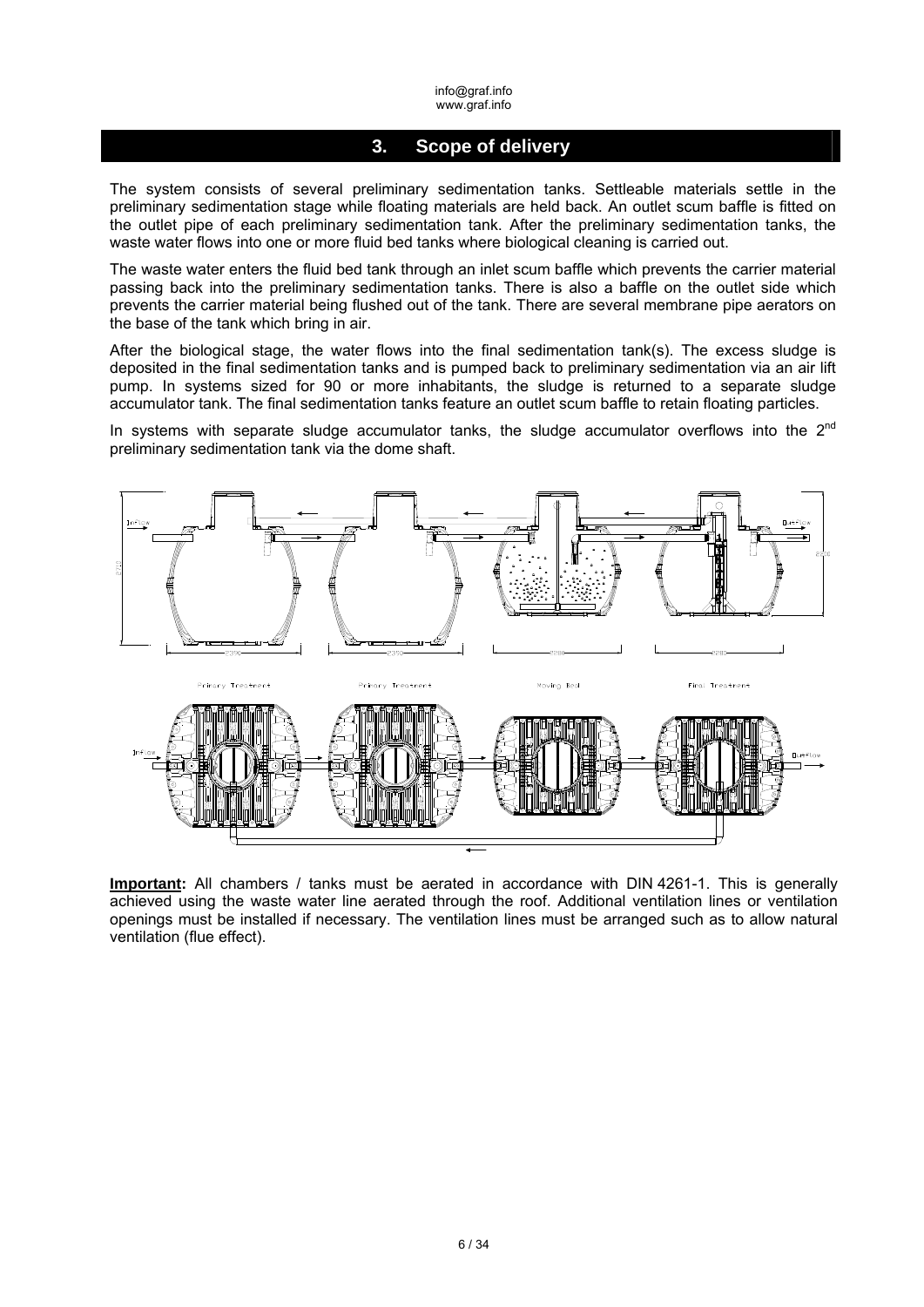# **4. Control and switch cabinet**

All mechanical and electrical components of the plant are installed in a switch cabinet. The cabinet for indoor mounting consists of a powder-coated metal cabinet; in case of outdoor mounting the components are installed in a column made of plastic. The cabinet contains the control unit as well as all required machine elements. The cabinet is opened with the key, which is also included in the delivery, by turning the key clockwise.

## **4.1 Technical components**

The main parts of the machine unit are:

- Air compressor.
- Valve unit with 1 or 2 solenoid valves to distribute the air for the aeration and the sludge return line,
- Control unit for automatic operation with preset work cycles,
- Cooling fan (for systems with a rotary vane compressor only).

The externally visible components of the control unit are:

- keyboard for operating the control unit,
- liquid crystal display for two-digit indication of operating situations and fault reports,
- 1 light emitting diode (operation control) for optical indication of operation (green/red).

## **4.2 Switch cabinet**

## **4.2.1 Metal cabinet for indoor mounting**

The switch cabinet is prepared for wall mounting. It is to be screwed to the wall in a dry, dust-free and well-aerated room (cellar or garage). For this purpose the wall holders, which are included in the delivery, have to be fixed on the back of the cabinet. A socket 230 V (16A, slow-blow fuse) must be situated close to the cabinet. At the right-hand side there is the feeder with a main switch and an aeration grid. At the left-hand side the hose connections and an aeration grid as well are mounted.

The cabinet should always be accessible, the aeration openings in particular have to be kept easily accessible at any time.

Large plants for more than 40 PE are delivered with a two-door cabinet for ground-mounting.

Plants which are operated with 380 V three-phase current have to be connected by an electrician according to a terminal



connection diagram which is also included in the delivery. The direction of rotation of the compressor has to be considered at any rate.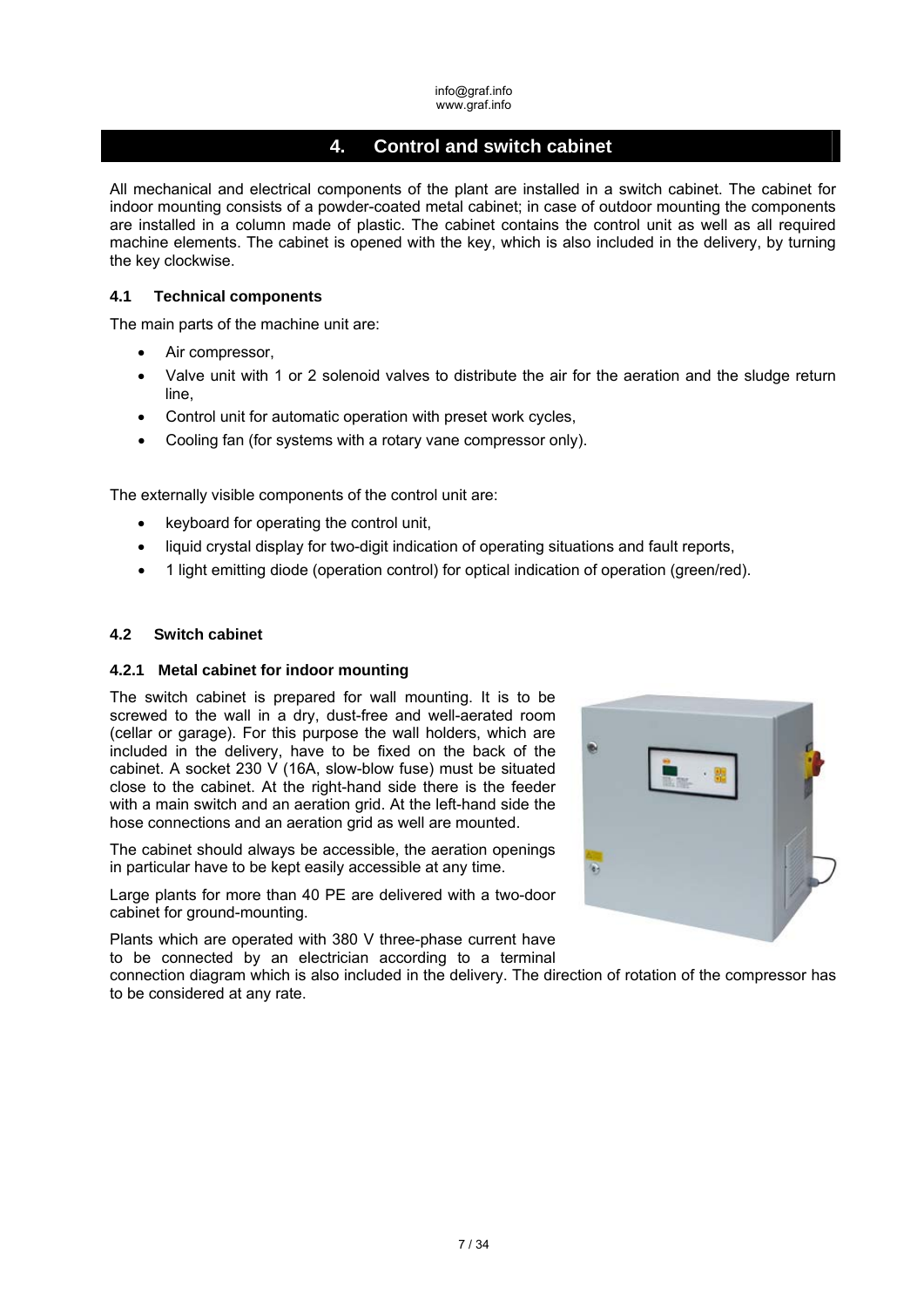# **4. Control and switch cabinet**

## **4.2.2 Plastic cabinet for outdoor mounting**

Control cabinets installed outside require a concrete foundation. Please contact Otto Graf GmbH for dimensions.



Picture 1 Indoor switch cabinet - interior view Picture 2 Two-door concrete cabinet inside

Picture 3 Two-door concrete cabinet

After being laid in the ground between the system and the control cabinet, the two air hoses should be trimmed to the required length and secured on or in the control cabinet. When making the connections, ensure that the hoses are attached to the grommets with the right colour marking. The connections of the same colours should always be joined together and fixed with hose fittings.

**After having laid and connected the hoses, the empty conduit has to be closed gas-tight with a sealing insert by GRAF or PU foam so that a gas exchange through this conduit is excluded (Exprotection, dampness, smells!).**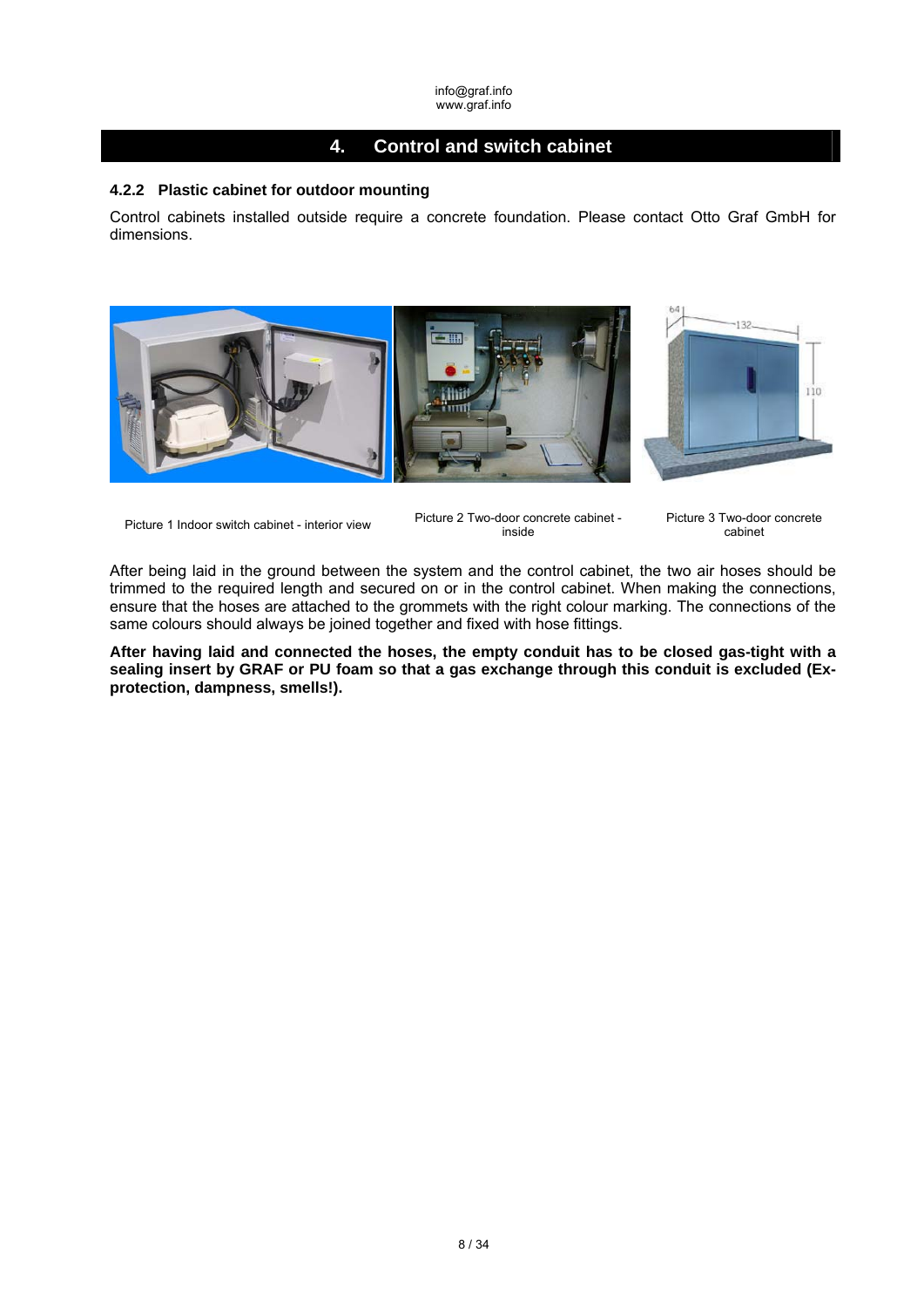# **5. Initial operation**

When commissioning the plant (i. e. after mounting is finished) all chambers, if not filled already, have to be filled up to the bottom edge of the outlet.

#### **5.1 Initial operation of the cabinet**

After having connected the plant to the power supply system, turn the main switch to position "1".

The plant is running a short test which lasts a few seconds and then automatically starts normal operation (automatic). During the test the indication "SYSTEM TEST ... OK", the programme version and the serial number of the control unit will appear in the display for a short period of time. Afterwards the current operational state of the plant is shown in the liquid crystal display. If a battery has not yet been inserted in the control unit and date and time have not yet been set, the control unit indicates fault reports. These can be acknowledged by pressing the Esc key. Afterwards date and time can be set using the menu (see further down).

Afterwards a functional test of the control unit, the three lifters, the aeration and the cabinet aeration, in case there is one, should be made. This test can be made via the menu item "manual operation" provided in the control unit.

**Caution:** Operation of the lifters is only possible when the tanks are filled.

After a successful check of the plant it has to be reset to automatic operation.

## **5.2 Plant characteristics after turning off the power supply**

If the plant is separated from the power supply system (e. g. due to power failure) the control programme and the counted operating hours will remain in the plant's control unit memory. There is an intermittent warning sound. This warning sound will only start after a few seconds' delay (see point 9.3, power failure warning device). If the plant is supplied with power again, an automatic start of the plant will occur as mentioned above. It is a precondition that a sufficiently charged battery was set in the control unit.

#### **Important note:**

If the plant is separated from the power supply system for more than 24 hours, clarification of the existing sewage water is not possible or can only be achieved at a much lesser extent.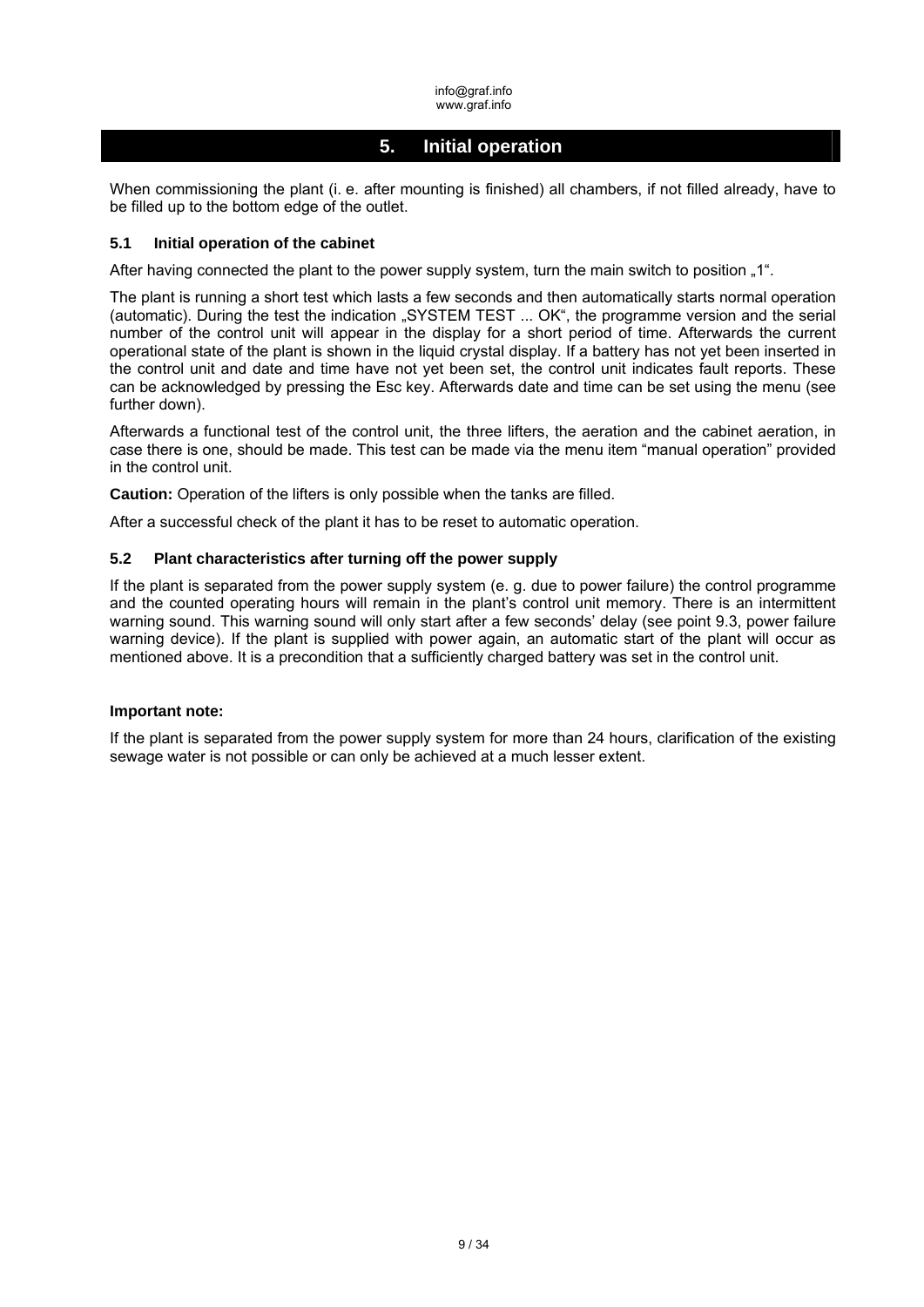# **6. Operation of the control unit**

Operation of the plant is executed by the control unit in the cabinet door (or inside the cabinet in case of outdoor cabinets). It allows the setting of operational parameters, the display of operating situations and reading of information on plant parameters as well as programming of operating periods by an expert company. With indoor switch cabinets the cabinet does not have to be opened for operating the plant.

The following pictures show the composition of the control units.





#### **Indication of operational state**

The operational state of the plant is indicated by the light-emitting diode (green = operation / red = fault) and as text on the LC screen.

In the normal operational mode (aeration mode) the liquid crystal display looks as follows:



| Aeration         |  |
|------------------|--|
| Rest: 120.10 min |  |

Picture 6 View of liquid crystal display during the aeration phase

In automatic operation the liquid crystal display indicates the current work phase and the time remaining in this work stage.

If a fault occurs, the liquid crystal display will indicate which component is affected by the fault (e. g. error compressor).

→ Note: Characteristics in case of a fault are described in greater detail under point 9.

| <b>Display</b> | <b>Operation carried out</b>                                                                                                | <b>Display</b>        |
|----------------|-----------------------------------------------------------------------------------------------------------------------------|-----------------------|
| Aerate         | Valve 2 is activated, the bioreactor is aerated at intervals,                                                               | Aeration              |
| Discharge      | Valve 3 is activated, the clarified water is pumped in the<br>outlet.                                                       | Discharging           |
| Pause          | Valve 2 is activated, the bioreactor is aerated at intervals<br>(considerably lower aeration than in the "aeration" phase), | Cycle-pause           |
| Vacation       | Valve 2 is activated, the bioreactor is aerated at intervals, no<br>clarification cycle is processed.                       | Vacation<br>operation |
| xx day         | Indication of remaining time                                                                                                | Rest: Xx days         |

#### **The following work phases are shown:**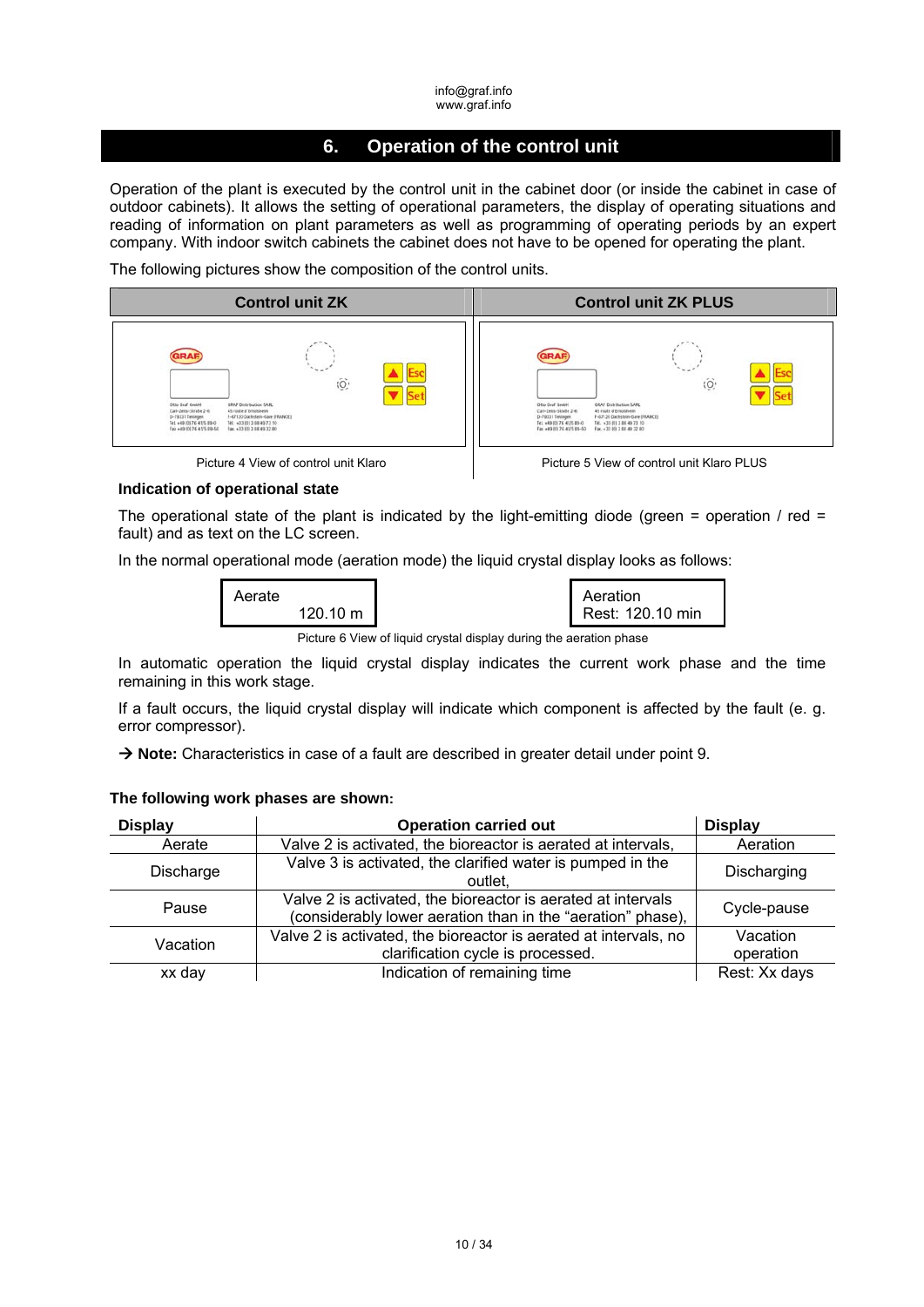# **6. Operation of the control unit**

Operation of the control unit is principally executed via keypad.





Picture 7 View of control panel

| Symbol | Keypad mode    | <b>Function</b>                                                                             | <b>Symbol</b> |
|--------|----------------|---------------------------------------------------------------------------------------------|---------------|
|        | Enter          | Selection of operating mode, confirmation of<br>entries                                     |               |
|        | Scroll         | Indication of operating modes and reading<br>information                                    |               |
|        | Acknowledge    | Fault signals, acknowledging entries without<br>storing them<br>acknowledging fault reports |               |
|        | Numerical keys | Programming of the plant via entry of<br>numbers                                            | 9             |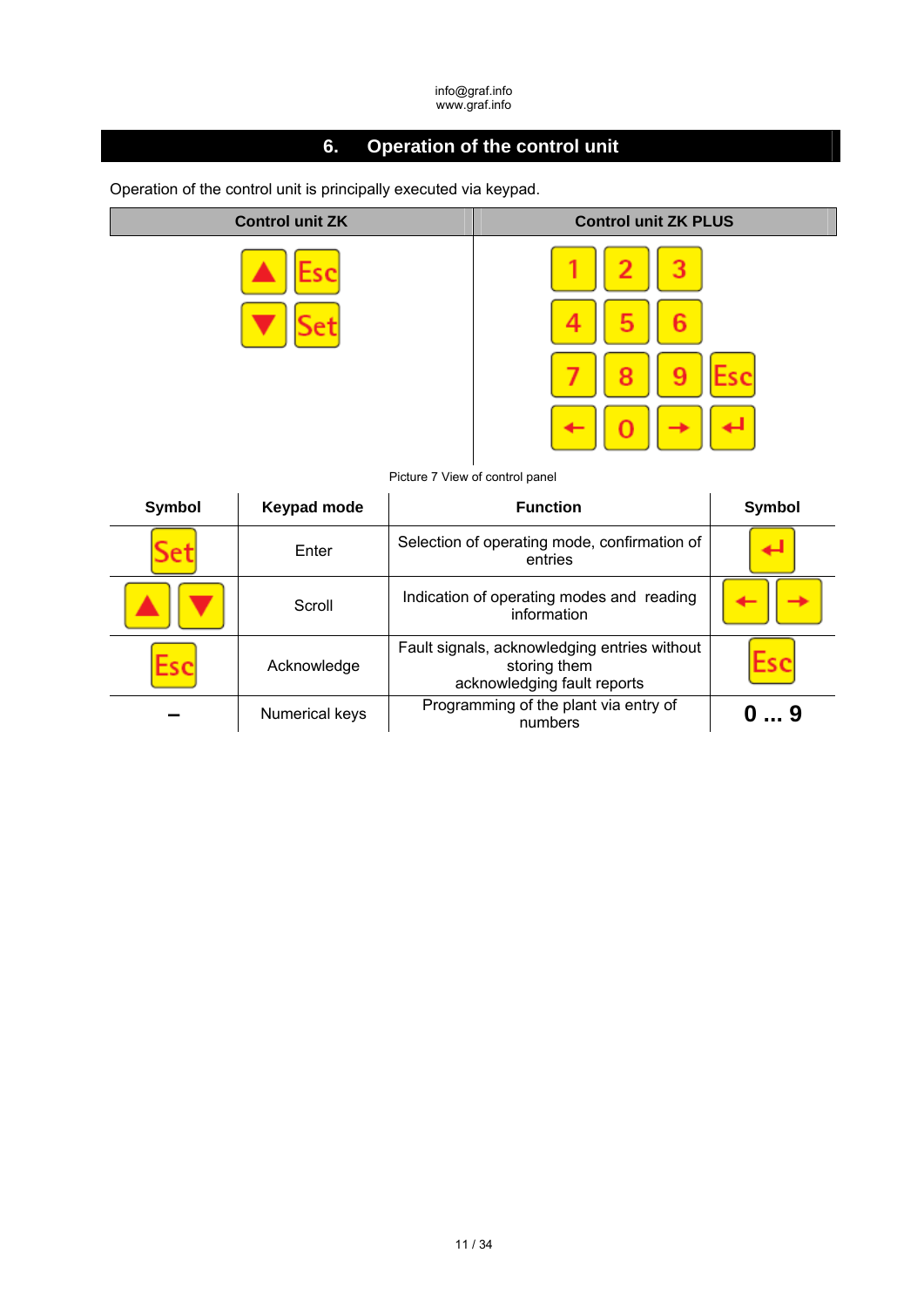# **6. Operation of the control unit**

## **6.1 Connections at the control unit**

On the back of the control unit Klaro and on the bottom side of the control unit Klaro light the connecting plugs and fuses are to be found.

**Caution: When performing any kind of work at the electrical system, the main switch has to be**  turned to position "0" (OFF) and the power plug must be disconnected!



Connections:

- 1 Connection for power line 230 V AC  $\sim$  50 Hz,
- 2 X1: Bayonet cap for the magnetic valves,
- 3 X2: Shockproof coupling for the connection of the air compressor,
- 4 COM: Connection for communication module, (optional) or interface for PC,
- 5 F1: T8A fuse 8 ampere, medium slow-blow, for power connection,
- 6 F2: T2A fuse 2 ampere, slow-blow, for the connected consumers,
- 7 Batt: Battery compartment for 9V battery (recommended: alkali-manganese battery!)

Picture 8 View of back of control unit ZK Picture 11 View of back of control unit ZK plus

Connections:

- 
- 1 Connection for power line 230 V AC  $\sim$  50 Hz,<br>2 X1: Bavonet cap for the magnetic valves. 2 X1: Bayonet cap for the magnetic valves,
- 3 X2: Shockproof coupling for the connection of the air compressor,
- 4 COM: Connection for communication module, (optional) or interface for PC,
- 5 F1: T8A fuse 8 ampere, medium slow-blow, for power connection,
- 6 F2: T2A fuse 2 ampere, slow-blow, for the connected consumers,
- 7 Batt: Battery compartment for 9V battery (recommended: alkali-manganese battery!)
- 8 Connection for temperature sensor,
- 9 X3: Connection for extension cable ZK plus,
- 10 P: Connection for pressure-measuring hose.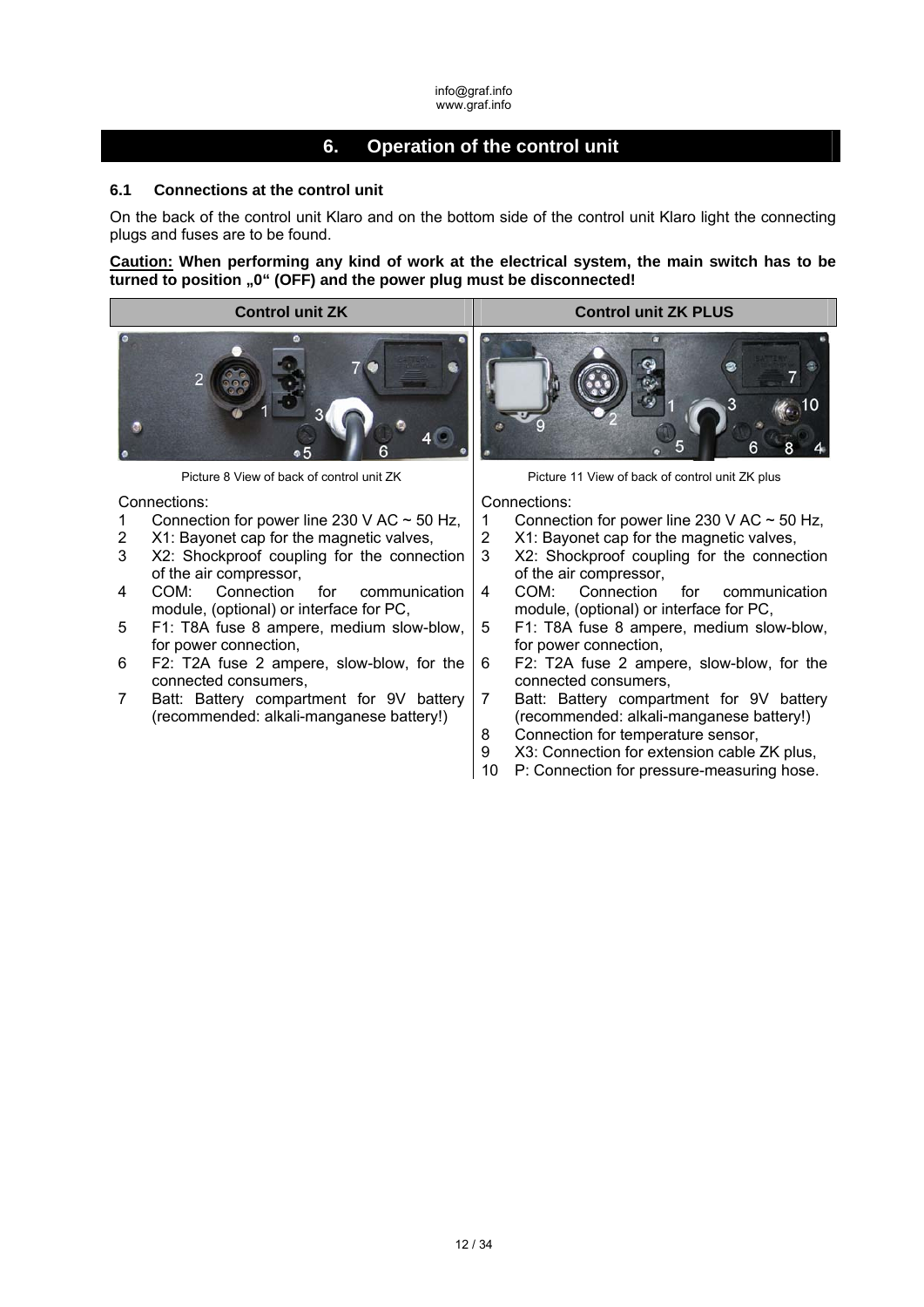# **6. Operation of the control unit**

## **6.2 Changing fuses**

## **Before changing the fuses the plant has to be switched off by using the red main switch!**

In order to change or check the fuses, the switch and control cabinet has to be opened with the key included in the delivery.

On the back of the control unit there are the microfuses described above.

#### **Fuses used:**

| <b>Microfuse</b>        | 230 V / 50 Hz         |
|-------------------------|-----------------------|
| Feed line F1            | 8 A, medium slow-blow |
| Consumer F <sub>2</sub> | 2 A, slow-blow        |

In order to change the microfuses please proceed as follows:

- Turn the head of the fixture with a screw-driver (exerting slight pressure) by one quarter-turn to the left (counter-clockwise).
- Remove the head of the fixture with the fuse.
- Change the fuse.
- Put the head with the fuse in the opening of the fixture.
- Press slightly on the head of the fixture with a screw-driver and fix the fuse by turning the head by one quarter-turn to the right (clockwise).

## **6.3 Battery for power failure warning device**

When the plant is delivered to the customer, the battery for the power failure warning device of the control unit is in the assembly kit attached to the control cabinet. The battery has to be inserted in the compartment on the back of the control unit. You can do so before or after turning on the control unit. If no battery is inserted before turning on the control unit, there will be a fault report which may be

acknowledged by pressing **Esc**. In case of power failure a charged battery is sufficient for signalling the power failure for approx. 35 hours. If the battery is not used up by power failures, natural self-discharging will occur. If the control unit does not automatically indicate that the battery has to be changed (fault report "change battery"), a change of battery is recommended after 2 years. Due to longer durability and less self-discharge 9V alkali-manganese-batteries (alkaline battery 6LR61, e. g. Duracell type MN1604) should be used.

**Important note:** Even in case of a missing or discharged battery the control unit remains fully operative. Only the setting of time / date is lost during power failure. All stored data such as operating hours, programme settings etc. remain stored.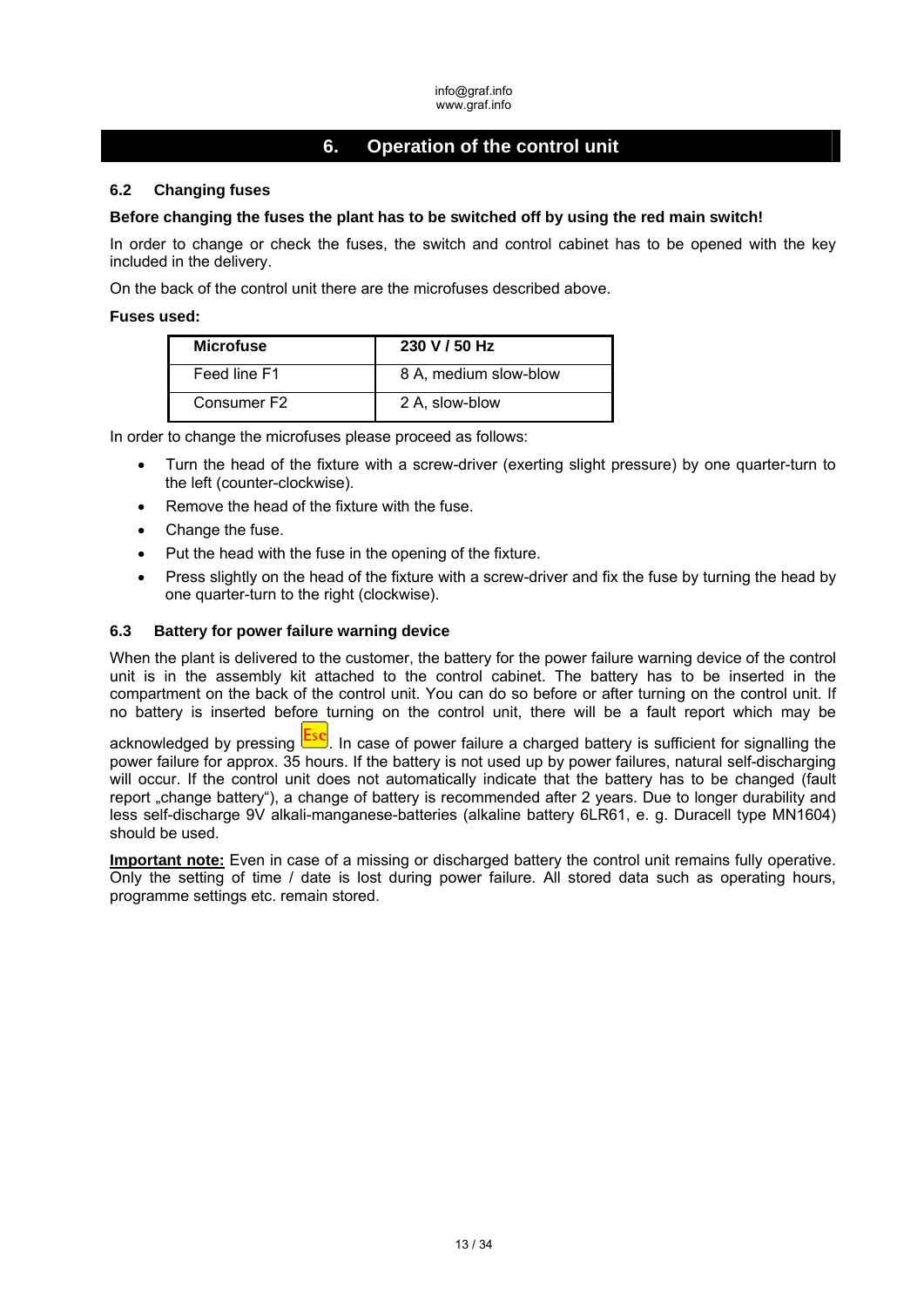# **6. Operation of the control unit**

# **6.4 Operating the control unit**

You can start various readings from automatic operation.

|                                                                                                                                                                                                                 | <b>Control unit ZK</b>                                                                                                                                                                                                                                                                                                                                                                              | <b>Control unit ZK PLUS</b>                                                                                                                                                                                 |                                                                                                                                                                                                                                                                                                                                                                                                                                 |  |  |
|-----------------------------------------------------------------------------------------------------------------------------------------------------------------------------------------------------------------|-----------------------------------------------------------------------------------------------------------------------------------------------------------------------------------------------------------------------------------------------------------------------------------------------------------------------------------------------------------------------------------------------------|-------------------------------------------------------------------------------------------------------------------------------------------------------------------------------------------------------------|---------------------------------------------------------------------------------------------------------------------------------------------------------------------------------------------------------------------------------------------------------------------------------------------------------------------------------------------------------------------------------------------------------------------------------|--|--|
|                                                                                                                                                                                                                 | By pressing <b>Det</b> you reach the first operating<br>level. You may now receive the different readings                                                                                                                                                                                                                                                                                           | you reach the first maintenance<br>By pressing<br>level.                                                                                                                                                    |                                                                                                                                                                                                                                                                                                                                                                                                                                 |  |  |
| by pressing the two arrow keys<br>subsequent pressing of                                                                                                                                                        | and                                                                                                                                                                                                                                                                                                                                                                                                 | You may now receive the different readings by<br>pressing the two arrow keys I                                                                                                                              |                                                                                                                                                                                                                                                                                                                                                                                                                                 |  |  |
| <b>Display</b><br>Operational state<br>Remaining time<br>Indicate<br>Operating hours<br>Manual operation<br>Hh:mm dd<br>dd-mm-yy<br>Enter<br>Vacation<br>Setup<br>Operation code<br>Service<br>mode<br>Hh:mm dd | What it means<br>Current work phase<br>Remaining time<br>Indication of operating<br>hours of the individual<br>valves and the compressor<br>Manual activation of the<br>valves<br>Current time, day and date<br>can be set via<br>Setup of vacation operation<br>(maximum of 90 days)<br>Via arrow keys the current<br>settings can be viewed<br>For qualified personnel<br>For qualified personnel | <b>Display</b><br>Operational state<br>Remaining time<br>Operating hours<br>Meter reading<br>Manual operation<br>Operation<br>Date<br>Time<br>Vacation<br>Date setup<br>Indicate settings<br>Operation code | What it means<br>Current work phase<br>Remaining time<br>Indication of operating<br>hours of the valves, the<br>compressor, the cabinet<br>aeration, the UV reactors<br>and the pump for<br>phosphate precipitation<br>Manual activation of the<br>valves<br>Current time and date<br>can be set via<br>Enter date for vacation<br>operation<br>Via arrow keys the current<br>settings can be viewed<br>For qualified personnel |  |  |
| dd-mm-yy                                                                                                                                                                                                        | Current time, day and date<br>can be set via                                                                                                                                                                                                                                                                                                                                                        | Enter<br>Service code<br>Manual operation<br>Operation                                                                                                                                                      | For qualified personnel<br>Manual activation of the<br>valves                                                                                                                                                                                                                                                                                                                                                                   |  |  |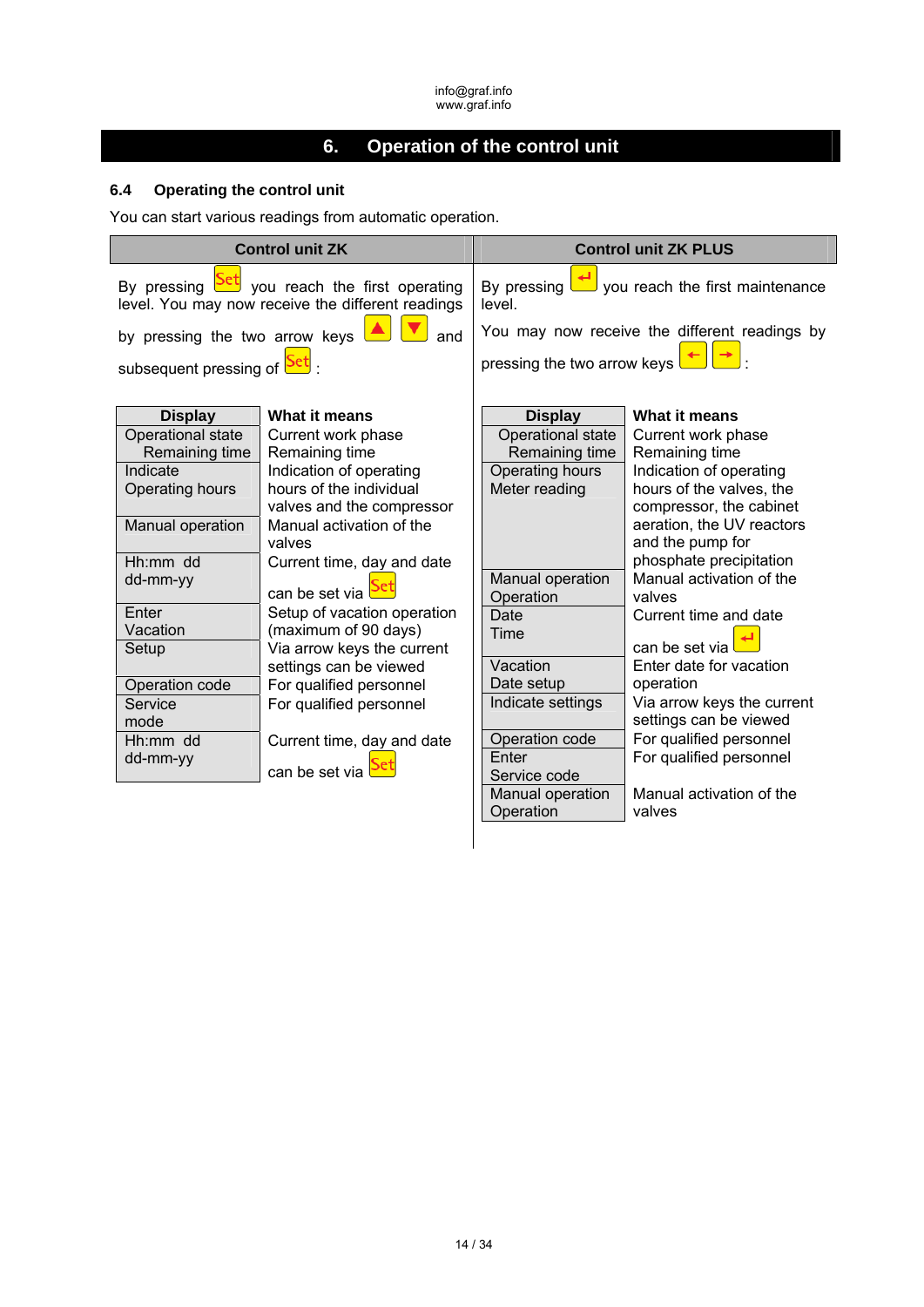# **6. Operation of the control unit**

# **6.4.1 Reading of operating hours**

| <b>Control unit ZK</b>                                                                                                                                                                                                                                                                                                                                                                             | <b>Control unit ZK PLUS</b>                                                                                                                                                                                                                                                                                                                                                                                                                                                                                                                                                                                                                        |
|----------------------------------------------------------------------------------------------------------------------------------------------------------------------------------------------------------------------------------------------------------------------------------------------------------------------------------------------------------------------------------------------------|----------------------------------------------------------------------------------------------------------------------------------------------------------------------------------------------------------------------------------------------------------------------------------------------------------------------------------------------------------------------------------------------------------------------------------------------------------------------------------------------------------------------------------------------------------------------------------------------------------------------------------------------------|
| Press the <b>Set</b> - key. On the screen will appear:                                                                                                                                                                                                                                                                                                                                             | $\left  \bigoplus \right $ On the screen will appear:<br>Press l                                                                                                                                                                                                                                                                                                                                                                                                                                                                                                                                                                                   |
| Indicate<br>operat.hours                                                                                                                                                                                                                                                                                                                                                                           | Operating hours<br>Meter reading                                                                                                                                                                                                                                                                                                                                                                                                                                                                                                                                                                                                                   |
| By pressing <b>Set</b> again, you will receive the<br>operating hours for the valves 1-4 successively by<br>pressing the arrow keys $\Box$ Afterwards the<br>total number of operating hours of the compressor<br>will be indicated.<br>By pressing <b>Esc</b> once, you will return to "indicate<br>operating hours".<br>By pressing $\triangle$ , you will reach the menu<br>"manual operation". | By pressing $\left  \bigoplus$ again, the number of operating<br>hours of valve 1 (charging) will be indicated. By<br>pressing the arrow keys $\begin{array}{ c c c c c }\n\hline\n\end{array}$ you will<br>successively receive the operating hours of the<br>other valves, of the compressor, the cabinet<br>aeration, the UV light and the pump for phosphate<br>precipitation.<br>By pressing the key <b>Esc</b> once, you will return to<br>the maintenance level. By pressing the key once<br>more, automatic operation will be set again.<br>Note: If you do not press a key for 10 minutes,<br>normal operation will be set automatically. |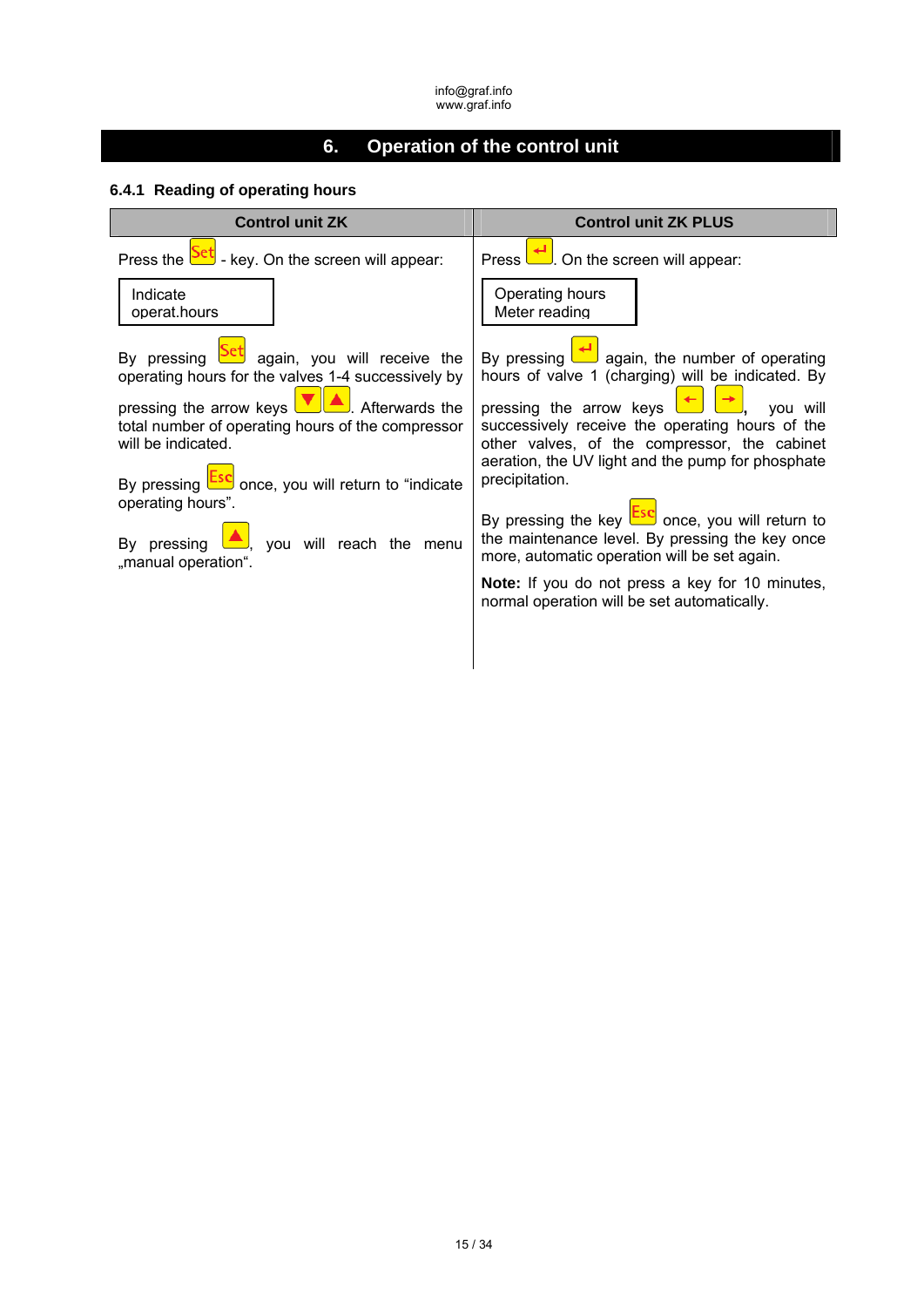# **6. Operation of the control unit**

### 6.4.2 Manual activation of the valves via "manual operation"

**Note →** The voltage of the battery which supplies the control should the mains fail is checked by selecting manual mode. The "Change battery" message may therefore appear when manual mode is selected. This message can be acknowledged using the Esc button. If the level measurement is active when valve 1 is switched on, the control automatically measures the water level in the sludge accumulator buffer.

If the measurement is deactivated, the valves are activated as normal. Each valve should run for at least 5 seconds when testing because it takes some time to monitor the power consumption of valves before a fault is detected. After the valves, the cabinet fan (if fitted) can also be activated and checked.

**Note:** If no button is pressed for 10 min., the control automatically switches back to automatic mode

| <b>Control unit ZK</b>                                                                                                      | <b>Control unit ZK PLUS</b>                                                                                                                                  |
|-----------------------------------------------------------------------------------------------------------------------------|--------------------------------------------------------------------------------------------------------------------------------------------------------------|
| Press PEU in automatic operation, then press the<br>$\Box$ until the following will appear in the<br>arrow kev l            | Press $\Box$ , then press the arrow key<br>until the<br>following will appear in the display:                                                                |
| display:<br>Manual                                                                                                          | Manual operat.<br><b>Function</b>                                                                                                                            |
| operation                                                                                                                   | again and selection with the<br>By pressing                                                                                                                  |
| By pressing the <b>PEL</b> key again, you will receive<br>the following indication:                                         | manual operation for all<br>arrow keys<br>operating modes can now be set.                                                                                    |
| Valve1<br><b>OFF</b>                                                                                                        | For valve 1, for example, the screen indication will<br>read as follows:                                                                                     |
| you can switch on or off the<br>By pressing<br>selected valve.                                                              | Manual operat.<br>Valve1:<br><b>OFF</b>                                                                                                                      |
| By pressing the arrow keys $\Box$<br>$\blacksquare$ the individual                                                          | By pressing the numbers "1" for "ON" and "0" for<br>"OFF" you can switch on or off valve 1 by manual<br>operation. The same procedure applies to the         |
| valves can be activated. By pressing<br>once,<br>the<br>indication<br>return<br>to<br>.manual<br>will<br>vou<br>operation". | other valves. The selection is made as described<br>above by the arrow keys                                                                                  |
| <b>Important note:</b> When leaving the menu manual<br>operation, all valves should be set to "OFF".                        | By pressing the <b>ESC</b> - key once, you will return to<br>the maintenance level. By pressing the key once<br>more, automatic operation will be set again. |
|                                                                                                                             | <b>Note:</b> When leaving the menu <i>manual operation</i> ,<br>all valves should be set to "OFF".                                                           |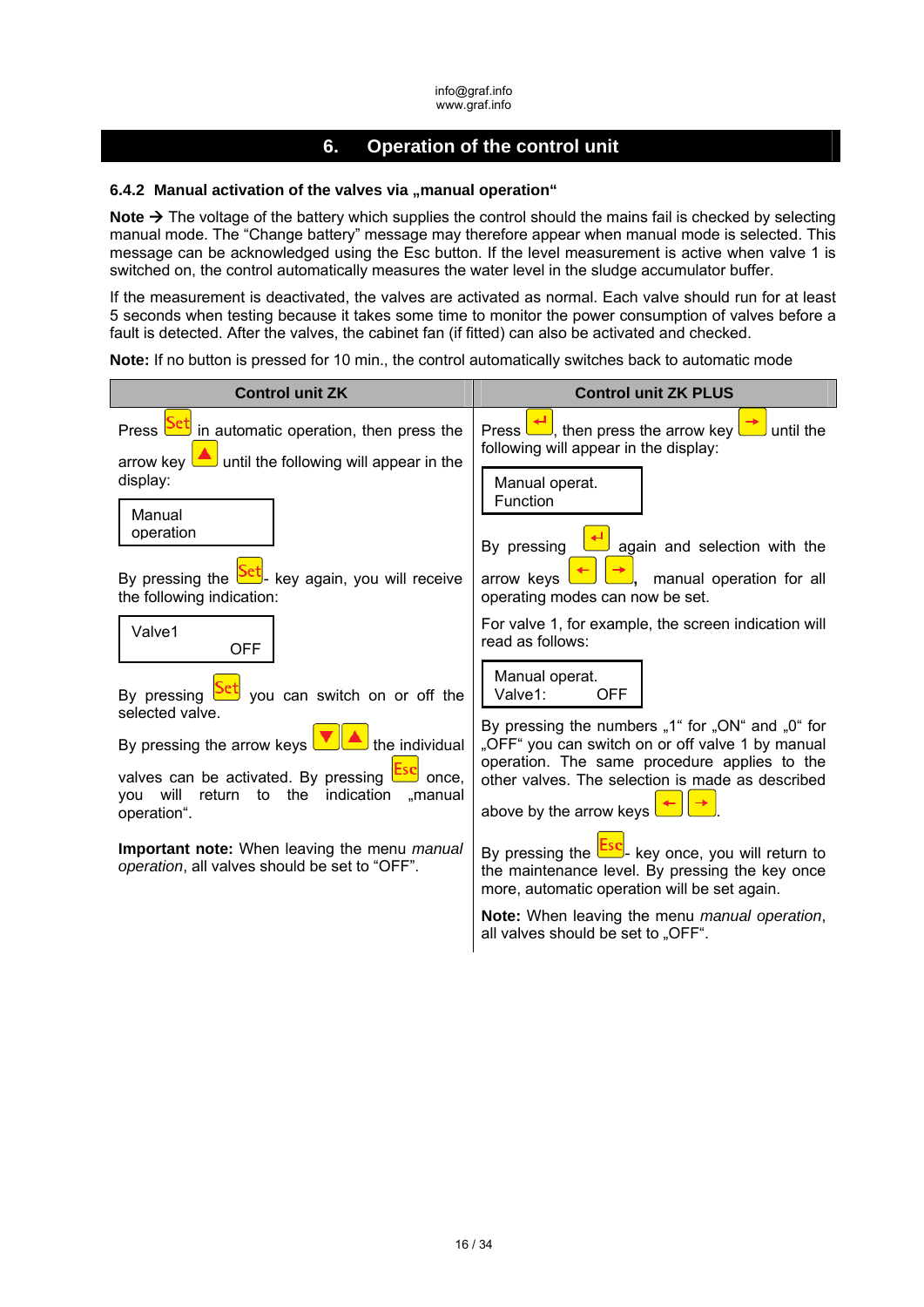# **6. Operation of the control unit**

## **6.4.3 Setting date/time**

| <b>Control unit ZK</b>                                                                                                                                 | <b>Control unit ZK PLUS</b>                                                                                                                              |
|--------------------------------------------------------------------------------------------------------------------------------------------------------|----------------------------------------------------------------------------------------------------------------------------------------------------------|
| Press $\frac{\text{Set}}{\ }$ , then press the arrow keys $\Box$<br>until the following will appear on the screen<br>(example):                        | Press $\boxed{\phantom{0}1}$ , then press the arrow keys $\boxed{0}$<br>until the following will appear on the screen<br>(example):                      |
| 20:15 Mo<br>19-12-07                                                                                                                                   | 19-12-2007 Mo<br>20:15:56                                                                                                                                |
| By pressing <b>Set</b> , time and date can be set. To                                                                                                  | By pressing $\leftarrow$ , time and date can be set. To                                                                                                  |
| confirm the correction, $\frac{\text{Set}}{\text{hat}}$ has to be pressed confirm the correction, $\leftarrow$ has to be pressed<br>each time as well. | each time as well.                                                                                                                                       |
| By pressing $\triangle$ once, you will move on to By pressing $\rightarrow$ once, you will move on to                                                  |                                                                                                                                                          |
| return to manual operation.                                                                                                                            | vacation operation. By pressing $\boxed{\bullet}$ , you will vacation operation. By pressing $\boxed{\bullet}$ , you will<br>return to manual operation. |

For fault-free operation of the plant a correct setting of time and date is not required. Time and date are only necessary in order to trace faults, if any.

**Note:** If you do not press a key for 10 minutes, normal automatic operation will be set automatically.

## **6.4.4 Setting vacation operation**

**Note:** Vacation operation results in a reduced operation of the sewage treatment plant. Vacation operation should only be set if no sewage water is discharged in the sewage treatment plant in the chosen period of time. Sewage water which is discharged into the plant during vacation operation is not clarified. Vacation operation is automatically switched on and off on the dates you entered.



day, month or year  $\frac{\text{Set}}{\text{hat}}$  has to be pressed.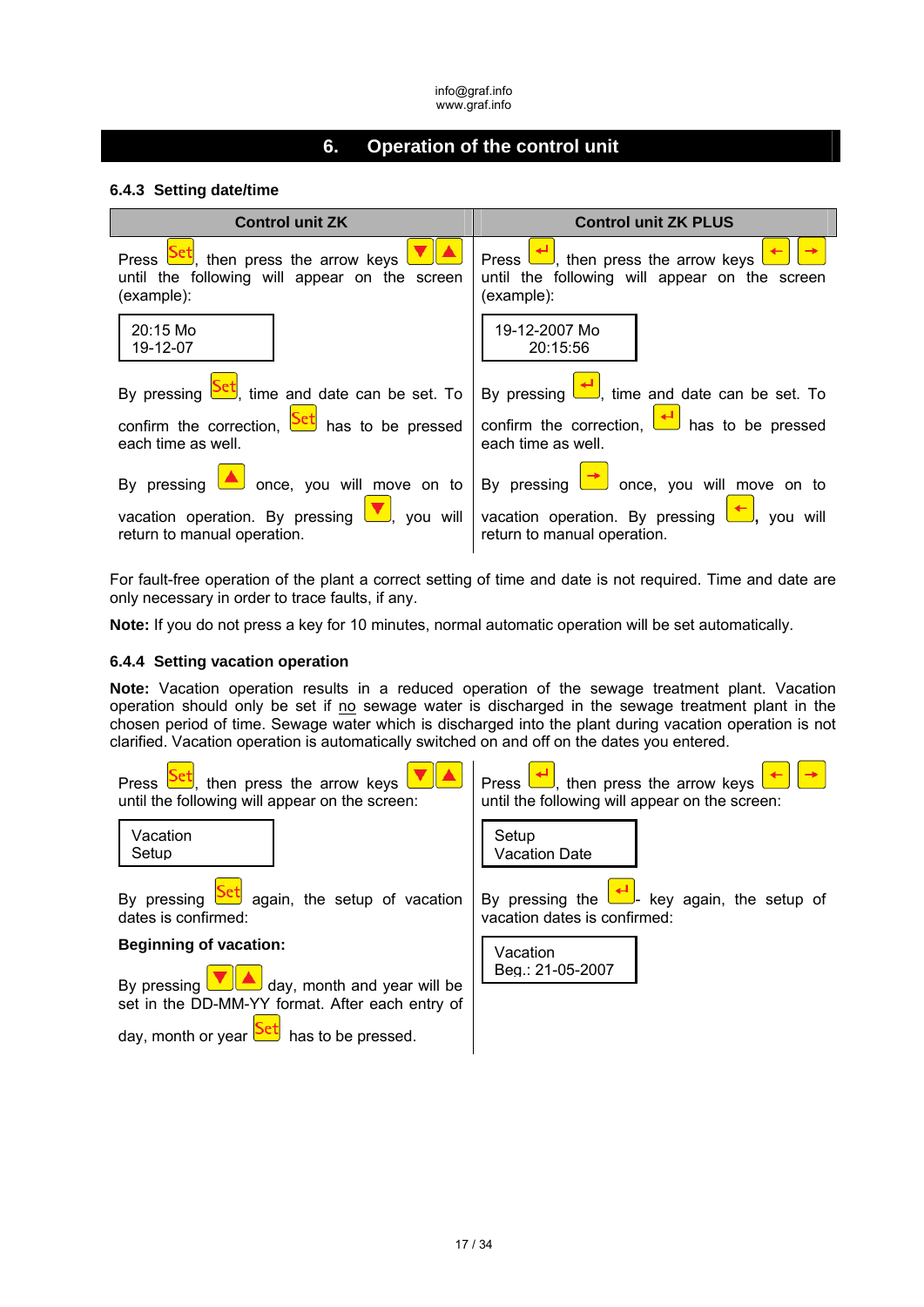# **6. Operation of the control unit**

| <b>Control unit ZK</b>                                                          | <b>Control unit ZK PLUS</b>                                                                                                                           |
|---------------------------------------------------------------------------------|-------------------------------------------------------------------------------------------------------------------------------------------------------|
| End of vacation:                                                                | Press the $\begin{array}{ c c c c c }\n\hline\n\end{array}$ key again and enter the ending                                                            |
| By pressing $\Box$ day, month and year are                                      | date of vacation operation with the numerical                                                                                                         |
| entered in the DD-MM-YY format. After each                                      | keys:                                                                                                                                                 |
| setup of day, month or year <b>Set</b> has to be                                | Vacation                                                                                                                                              |
| pressed.                                                                        | End: 21-05-2007                                                                                                                                       |
| By pressing $\frac{\mathsf{Set}}{\mathsf{y}}$ , you will end the setup of dates | Store the setup of dates for vacation operation by                                                                                                    |
| for vacation operation and store them.                                          | pressing the $\left\lfloor \frac{+1}{-} \right\rfloor$ key and exit this mode.                                                                        |
| By pressing <b>Esc</b> you will return to the indication of                     | $\rightarrow$ Vacation operation can be set for a maximum                                                                                             |
| automatic operation.                                                            | of 90 days.                                                                                                                                           |
|                                                                                 | By pressing <b>Esc</b> once, you will return to the<br>maintenance level. Pressing the key once more,<br>will reset the plant to automatic operation. |
|                                                                                 | In order to jump back to automatic operation<br>during vacation operation, the number "0" has to<br>be pressed.                                       |
|                                                                                 | <b>Note:</b> If you do not press a key for 2 minutes,<br>normal operation will automatically be reset<br>without storing the date just entered.       |

## **6.4.5 Reading out errors – Reading out all faults**

The controller saves fault messages and operation of the valves via the "Manual mode" function in the logbook. Past fault messages can be called up via this function with the date and time. The individual messages can be called up using the arrow keys. The menu point can be exited again via "Esc".

**Note:** 128 fault messages can be saved. When this number has been reached, the oldest message is deleted to make room for a new one each time. The maintenance specialist can clear the memory in the Service menu via the "Empty logbook" command.

#### **6.4.6 Reading out settings**

The controller's current settings can be read out under this menu point. It is not possible to change these settings. This menu point is mainly used to analyse the settings, without making any changes.

| <b>Control unit ZK</b>                                                                   | <b>Control unit ZK PLUS</b>                                                                                                                                                                                                                                                    |  |  |  |  |
|------------------------------------------------------------------------------------------|--------------------------------------------------------------------------------------------------------------------------------------------------------------------------------------------------------------------------------------------------------------------------------|--|--|--|--|
| 6.4.7 Service mode                                                                       | 6.4.8 Enter service code                                                                                                                                                                                                                                                       |  |  |  |  |
| figure. This second maintenance level is<br>exclusively reserved to qualified personnel! | Operating parameters can be changed in the   Operating parameters can be changed in the<br>service menu. Access is protected by a code service menu. Access is protected by a code<br>figure. This second maintenance level is<br>exclusively reserved to qualified personnel! |  |  |  |  |

#### **In case of unauthorised interference with the control settings the warranty claim will expire!**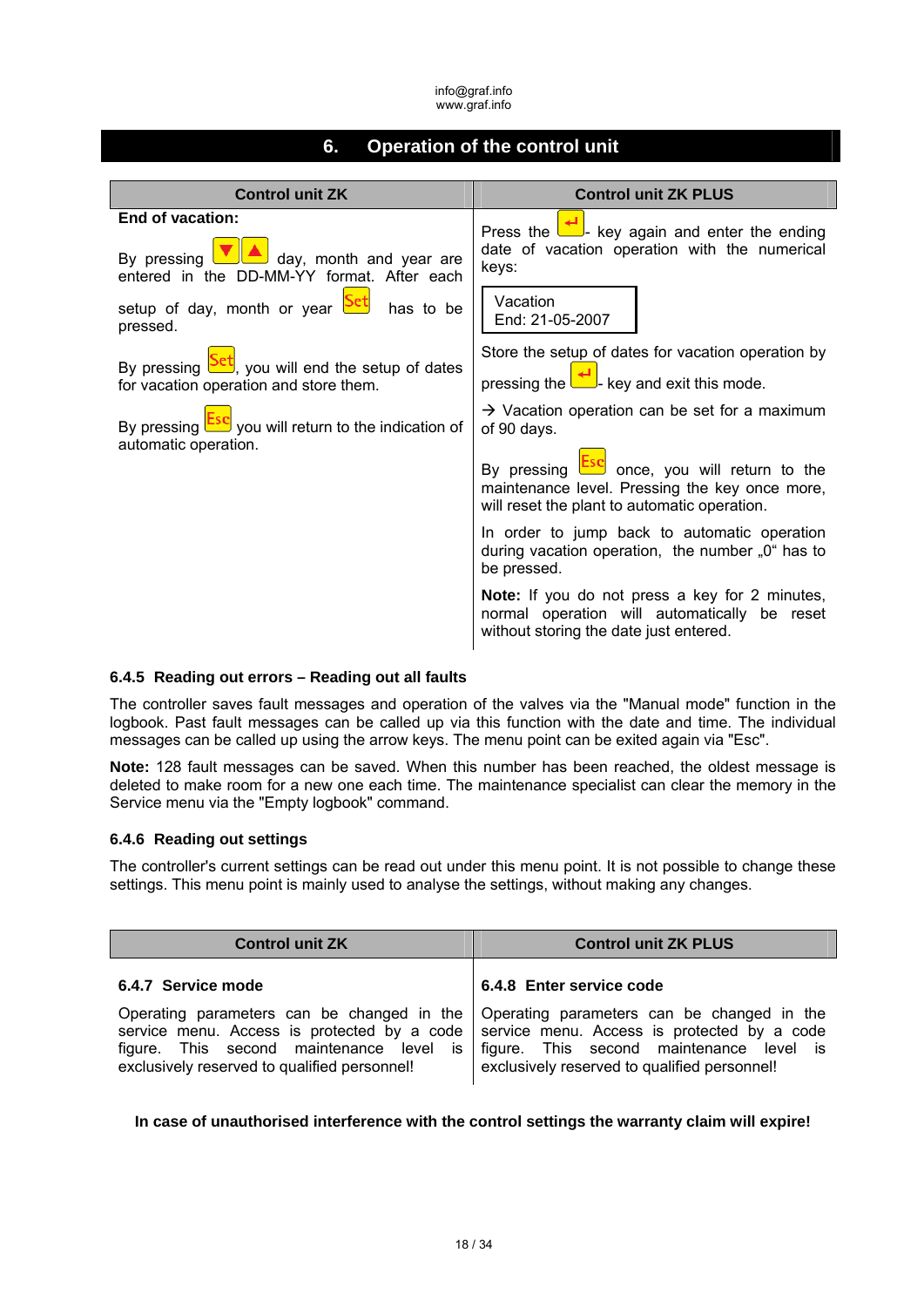# **7. Additional functions of the control unit ZK plus**

5  $\overline{\phantom{a}}$ 

7

 $\overline{\mathbf{g}}$ 

By connecting an additional cable to the X3 connection, the functions of the control unit can be extended.

The following extensions are possible:

- ST5 connection of a phosphate dosing pump,
- ST6 connection of an external warning device,
- ST7 monitoring of protection for three-phase current compressor,
- ST8 connection of a UV reactor.



| Kennzeichnungsmarkierer  |      |           |                           |                          |
|--------------------------|------|-----------|---------------------------|--------------------------|
| N11499-5 / RN.114.9905.0 | Von  | Farbe     | Nach                      | Bemerkung                |
|                          | X3.1 | br        | ST6.3                     | Störmelder Schließer     |
| N11499-6 / RN.114.9906.0 | X3.2 | <b>ws</b> | ST6.1                     | Störmelder Öffner        |
| N11499-7 / RN.114.9907.0 | X3.3 |           | ST6.2                     | Störmelder Mittelkontakt |
| N11499-8 / RN.114.9908.0 |      | gr        |                           |                          |
|                          | X3.4 | ы         | $ST8.2 \rightarrow ST5.2$ |                          |
|                          | X3.5 | SW        | ST7.2                     |                          |
|                          | X3.6 | rt        | ST5.1                     |                          |
|                          | X3.7 | vi        | ST8.1                     |                          |
|                          | X3.8 | gn/ge     | $ST8.3 \rightarrow ST5.3$ |                          |
|                          |      |           |                           |                          |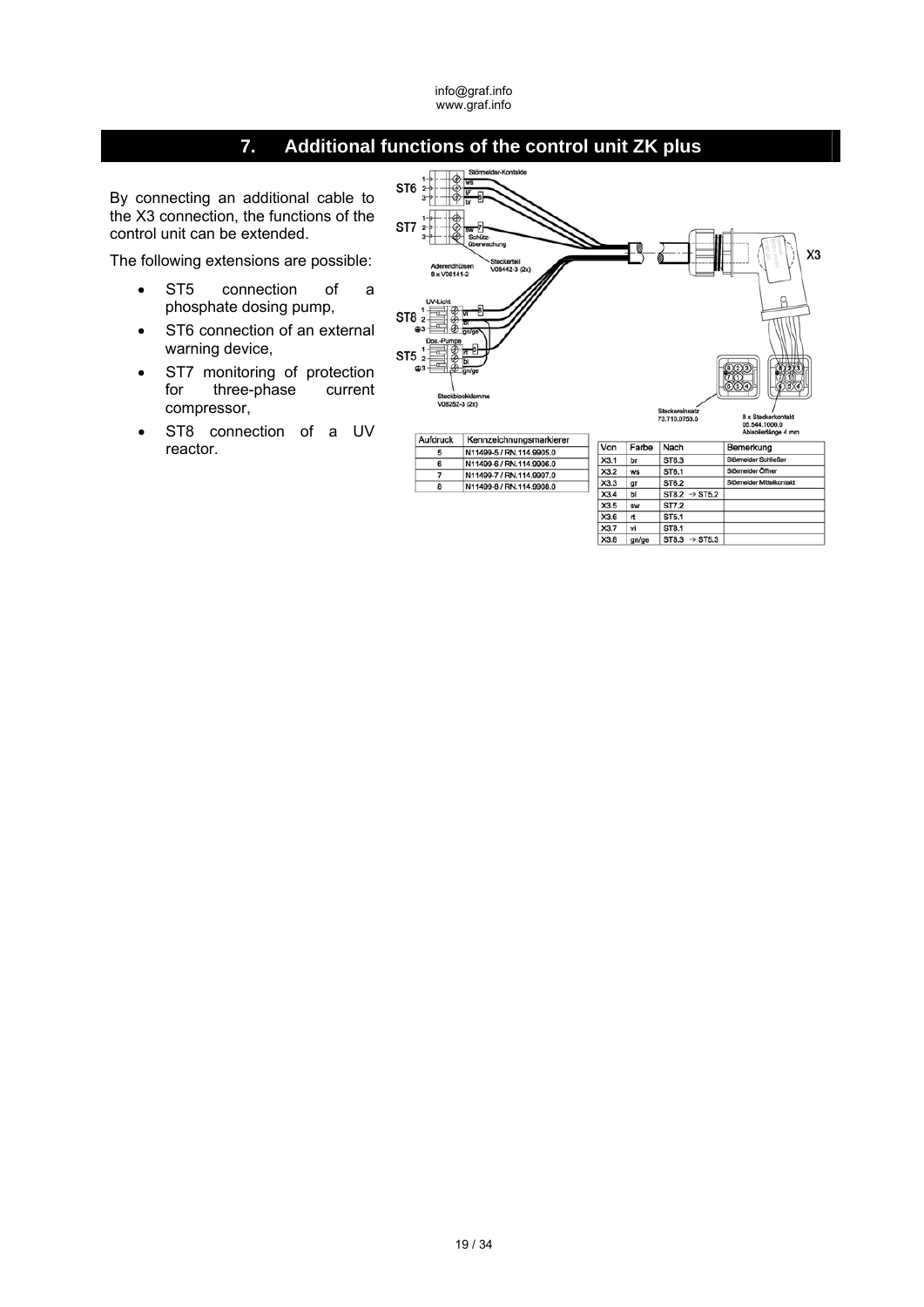# **8. Maintenance and operation**

As operator of a small sewage treatment plant you are obliged to provide for fault-free operation. Almost all operating faults lead to a deterioration of the plant's clarification performance. Therefore any faults have to be recognised at an early stage and must be removed by you or a qualified maintenance mechanic.

### **8.1 Tasks of the operator**

Measured values, deviations from setpoint values and operating faults must be entered in an operations book. The water authority can demand to inspect this operations journal. The following inspections must be carried out in order to guarantee fault-free operation:

#### **Daily inspection**

It is necessary to check whether the plant is operating correctly. This is the case if the operating monitor is illuminated green and no warning signal can be heard. A fault is displayed as described in the Plant Control chapter. In the event of a fault, we request that you read off the liquid crystal display and notify the service staff of the displayed fault or, if possible, remedy it yourself.

**Weekly inspections** (weekly inspections are not stipulated, but are recommended)

- Check the infeeds and outlets for blockages (visual inspection),
- Read off the hourmeters for the air compressor (total operating hours), the ventilation (Valve 2), the sludge return (Valve 4) and, if necessary, the other units also. Note the readings in the operations journal.
- Check the function of the siphons and the ventilation via the "Manual mode" setting

#### **Monthly inspections**

- Visual inspection for any disturbed sludge, cloudiness or discoloration in the outlet.
- Check the infeeds and outlets for blockages (visual inspection),
- Read off the hourmeters for the air compressor (total operating hours), the ventilation (Valve 2), the sludge return (Valve 4) and, if necessary, the other units also. Note the readings in the operations journal.
- **Air filter inspection:**

The filter of the control cabinet ventilator (ventilation grille on the left and right in the housing wall in the case of the inner cabinet, and on the rear side in the case of the outer cabinet) must be inspected, and cleaned / replaced as necessary. This requires removal of the grille on the outside of the cabinet. The clip fastener can be released by gently pressing it with a screwdriver, and the grille can be removed manually. The filter mat is not secured in the ventilation shaft by any other means, and can be shaken or blown out. When the air compressor's filter must be cleaned or replaced depends on the extent of the contamination caused by the atmospheric conditions during use. To inspect or replace the filter on the compressor, proceed as instructed in the compressor manufacturer's service documents contained in the Appendix.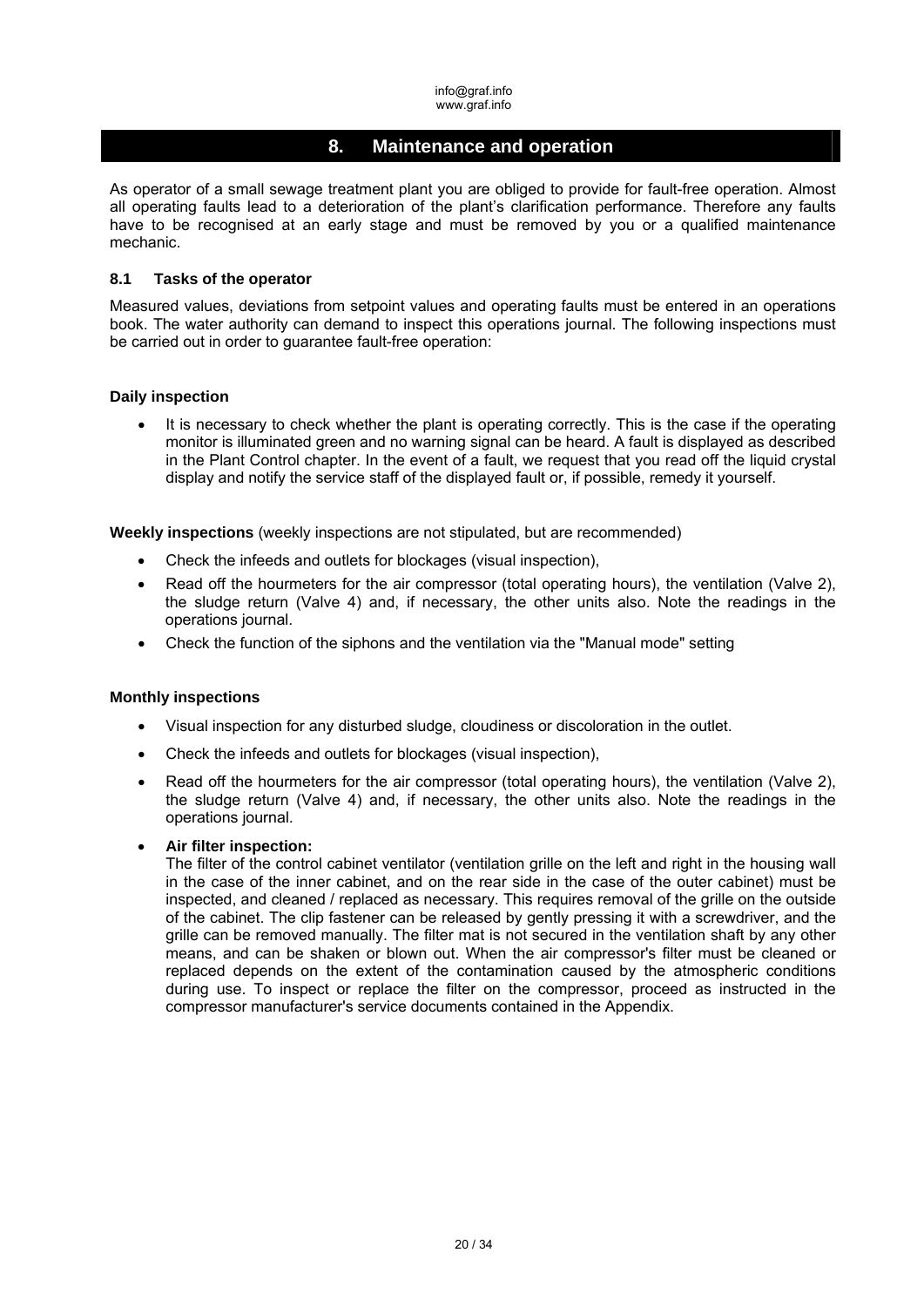# **8. Maintenance and operation**

#### **Sludge emptying**

The maintenance specialist measures the level of the sludge collected in the sludge reservoir using a sludge plunging siphon. The plant is designed so that the sludge reservoir space is sufficient for at least 12 months under permanent full-load operation and with all operator and maintenance obligations being met. This period is extended accordingly under lower load. According to DIN, "de-sludging as required" applies, i.e. if an increased sludge level is detected during maintenance, the plant must be shut down for this purpose. Allowance must also be made for the floating sludge when measurements are taken. The sludge must be disposed of no later than when the sludge reservoir is 70% full. The operator must arrange for disposal of the sludge.

If maintenance and sludge removal coincide, the sludge must be removed following the maintenance. Sludge removal must be noted in the operations book. Please also follow the instructions of your specialist company here.

**The flowing points must be noted for sludge removal:** 

- **Firstly**, the floating sludge is sucked off the surface, **then** the suction pipe is applied to the bottom of the pit.
- **A residual amount of water (approx. 10 cm) should be left at the bottom in the preliminary settling tank.**
- **After emptying, the preliminary settling tank must be refilled with fresh water!**

#### **8.2 Maintenance by a maintenance expert**

Maintenance has to be executed at least twice (three times) per year (at intervals of approx. 4/6 months) by an authorised company (expert company) $1$  depending on the chosen discharge class. Moreover the time intervals and required tasks stipulated in the discharge approval by the local water authority are applicable. For this purpose the owner of the plant has to conclude a maintenance contract with a qualified expert.

- The following tasks have to be executed within the scope of maintenance:
- Inspection of the operating manual and ascertainment of regular operation (target-performance comparison),
- Control of the air filter of the air compressor and check of the air supply and exhaust openings of the switch cabinet,
- **Maintenance of the air compressor according to the manufacturer's stipulations (see attachments!).**
- Function control of the important operative machine, electronic and other components of the plant such as: ventilator, lifter, control unit, valves, alarm device and battery of the power failure warning device,
- Control of the sludge level in the sludge storage basin. If necessary the operator has to initiate the discharge of sludge (instructions see point 8.1),
- Execution of general cleaning work, e. g. the removal of deposits,

-

- Inspection of the state of the plant's components
- Control of sufficient aeration and deaeration,
- Check in the fluid bed tank:
	- Oxygen concentration  $\left(\frac{O_2}{l}\right)$  > 2 mg) if necessary adjustment of the compressor's operating hours,
- Check in the final sedimentation
	- Measurement of the sludge level to verify the functioning of the excess sludge lifters. From a level of 50 cm the sludge has to be pumped backwards into the pre-treatment.

 $1$  Expert companies are companies independent of the plant's operator; based on their vocational training and participation in pertinent qualification measures, their staff (expert personnel) has the required qualification for the operation and maintenance of small sewage treatment plants.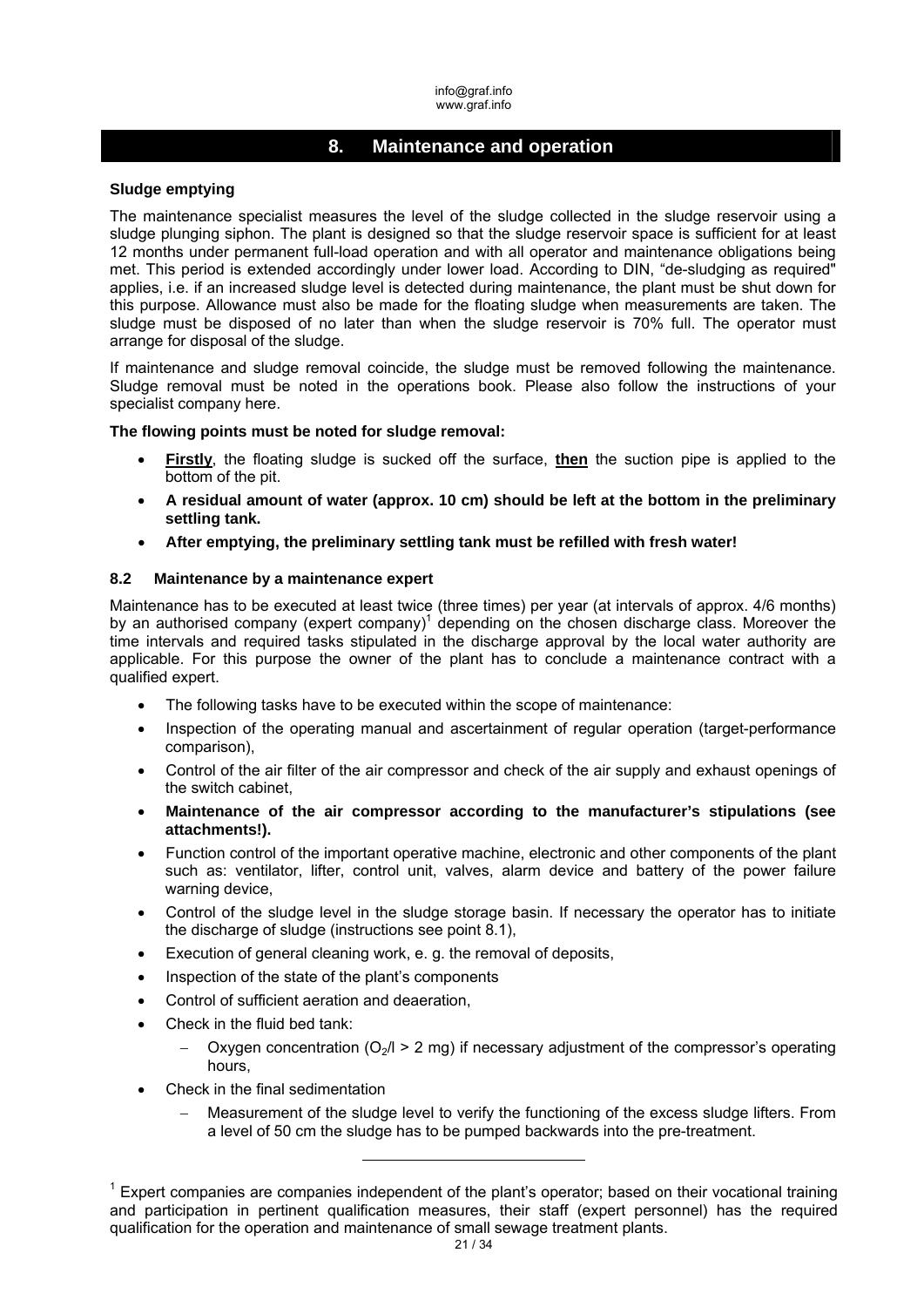# **8. Maintenance and operation**

- Sampling from the outlet and analysis of the following values:
	- temperature of the sewage water,
	- sedimenting substances,
	- pH value,
	- smell,
	- colour,
	- water transparency.
	- $BOD<sub>5</sub>$  (in every  $2<sup>nd</sup>$  maintenance),
	- COD value,
	- $-$  NH<sub>4</sub>-N (if required),
	- $-$  N<sub>anorg</sub> (if required),
	- $-$  P (if required).

Executed maintenance work as well as any possible damages found, executed repair and other measures have to be summarised by the maintenance company in a maintenance report. A corresponding form is attached. The results of the inspections also have to be documented in the maintenance report. The maintenance report has to be handed to the plant's operator so that it can be submitted to the water authority in charge upon request. The maintenance report has to be attached to the operating manual. Please keep your operating manual ready and accessible.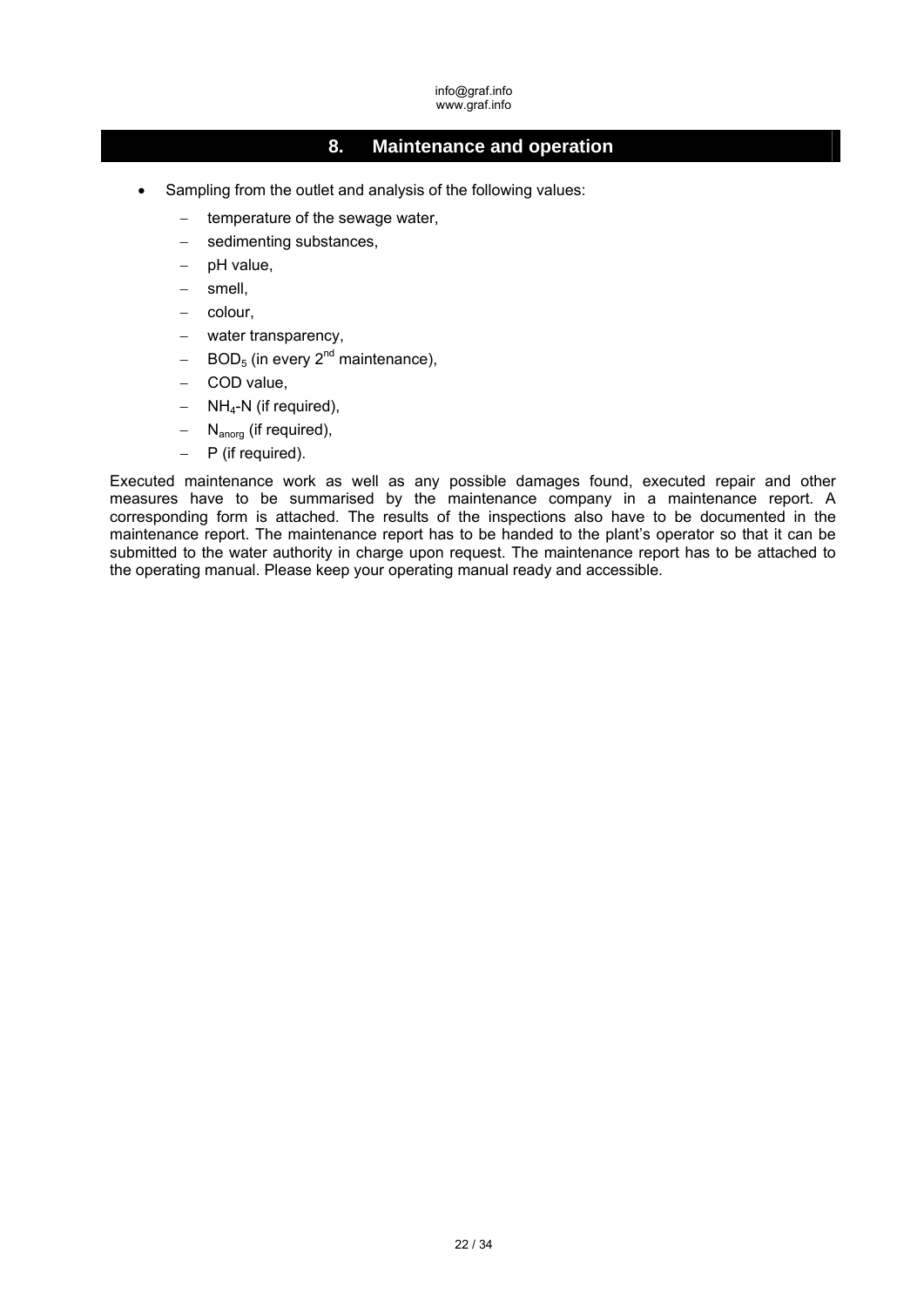# **9. Fault indications and fault repair**

Technical faults of the plant's operation (failure of an aggregate) are indicated optically as well as acoustically. The acoustic fault signal of the control unit can be turned off by pressing **Esc**. The optical fault indication is acknowledged only after pressing  $\frac{\textsf{Esc}}{\textsf{a}}$  a second time.

In case of a power supply failure an integrated network-independent power failure warning device emits an acoustic warning signal. In this case no optical indications will appear on the control unit. It is a precondition that the control unit is equipped with a sufficiently charged battery.

 $\overline{1}$ 

#### **9.1 Fault indication in the display**

Fault indication as text in the liquid crystal display,

 $\overline{\phantom{a}}$ 

• Operating control light is "red".

### **LCD display indication**

| ZK                       | ZK plus                  | <b>Possible cause</b>                                                                                                                                                                                                                                                                                                                      | How to remove the fault                                                                                                                                                                                                                                                                                   |  |  |  |  |
|--------------------------|--------------------------|--------------------------------------------------------------------------------------------------------------------------------------------------------------------------------------------------------------------------------------------------------------------------------------------------------------------------------------------|-----------------------------------------------------------------------------------------------------------------------------------------------------------------------------------------------------------------------------------------------------------------------------------------------------------|--|--|--|--|
| No display<br>indication | No display<br>indication |                                                                                                                                                                                                                                                                                                                                            | - Check power supply to the plant and<br>the control unit                                                                                                                                                                                                                                                 |  |  |  |  |
|                          |                          | Power supply interrupted                                                                                                                                                                                                                                                                                                                   | - Check fine fuse F1 at the feed line                                                                                                                                                                                                                                                                     |  |  |  |  |
|                          |                          |                                                                                                                                                                                                                                                                                                                                            | - Check position of the main switch<br>(position 1)                                                                                                                                                                                                                                                       |  |  |  |  |
| Change batt.             | Change batt.             | There is no battery in the<br>battery compartment of the<br>control unit.                                                                                                                                                                                                                                                                  | - Insert 9V battery block in the control<br>unit<br>$\rightarrow$ Without inserted battery a power<br>failure is neither indicated acoustically<br>nor optically.                                                                                                                                         |  |  |  |  |
| Set clock                | Set clock                | Internal clock/date not set                                                                                                                                                                                                                                                                                                                | - Set date and time via menu item                                                                                                                                                                                                                                                                         |  |  |  |  |
| Valve 2                  | **Error**                | Valve 2 inoperative                                                                                                                                                                                                                                                                                                                        | - Check valve 2 by manual operation                                                                                                                                                                                                                                                                       |  |  |  |  |
| Error                    | Valve 2                  |                                                                                                                                                                                                                                                                                                                                            | - Check fine fuse of the consumers F2                                                                                                                                                                                                                                                                     |  |  |  |  |
| Valve 3                  | **Error**                | Valve 3 inoperative                                                                                                                                                                                                                                                                                                                        | - Check valve 3 by manual operation                                                                                                                                                                                                                                                                       |  |  |  |  |
| Error                    | Valve 3                  |                                                                                                                                                                                                                                                                                                                                            | - Check fine fuse of the consumers F2                                                                                                                                                                                                                                                                     |  |  |  |  |
|                          | Temperature<br>max       | - Cabinet aeration inoperative<br>- Filters in the cabinet and in<br>the<br>compressor<br>are<br>polluted.<br>- Direct sunlight<br>the<br>on<br>cabinet<br>- Excessive temperatures for<br>the switch-on of the cooling<br>ventilator and an excessive<br>maximum temperature are<br>set in the service menu<br>- Air compressor defective | - Check operability<br>of<br>the<br>cabinet<br>aeration<br>- Check air filter in the cabinet<br>- Provide shadow for location<br>- Provide cool air<br>- Check air filter in the air compressor<br>- Check air compressor by manual<br>operation<br>- Have maintenance company check set<br>temperatures. |  |  |  |  |
|                          |                          |                                                                                                                                                                                                                                                                                                                                            |                                                                                                                                                                                                                                                                                                           |  |  |  |  |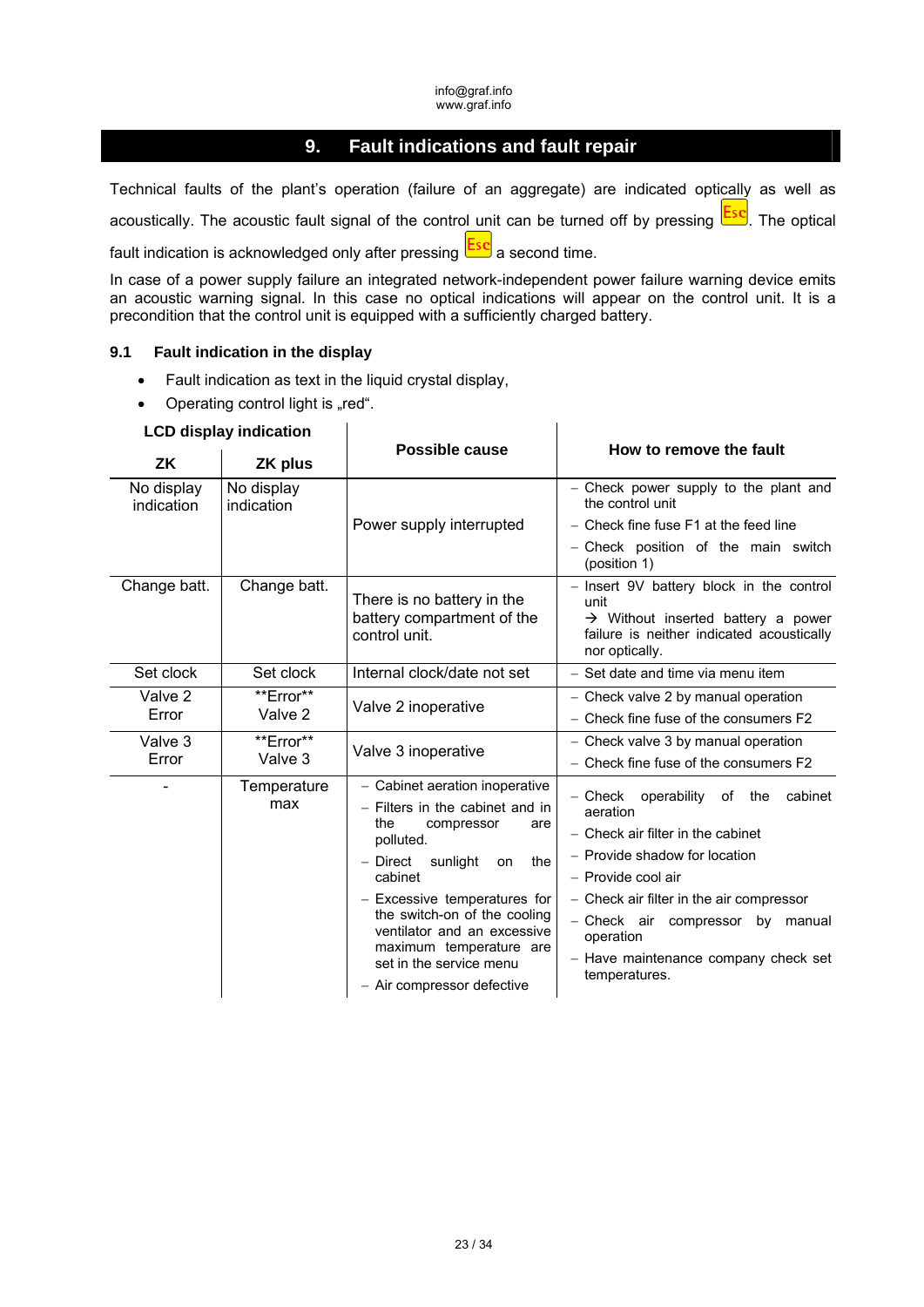# **9. Fault indications and fault repair**

| <b>Fault noticed</b>                                    | Possible cause                                                          | How to remove the fault                                                                             |  |  |  |  |
|---------------------------------------------------------|-------------------------------------------------------------------------|-----------------------------------------------------------------------------------------------------|--|--|--|--|
| The water level in one of<br>the tanks is higher than   | The overflow baffle is<br>congested.                                    | Clean the overflow baffle and delete the<br>$\equiv$<br>blockage.                                   |  |  |  |  |
| in the other one.                                       |                                                                         |                                                                                                     |  |  |  |  |
| The plant is smelly, the<br>clarified sewage water is   | Insufficient amount of air<br>entering the plant.                       | Have aeration period increased by<br>$\overline{\phantom{0}}$<br>service company                    |  |  |  |  |
| turbid or discoloured.                                  | Uneven aeration due to<br>$\qquad \qquad -$<br>defective membrane unit  | Check of visible impression of aeration,<br>$\overline{\phantom{0}}$<br>contact maintenance company |  |  |  |  |
| Aeration appears to be<br>uneven and large air          | The membrane unit is<br>$\overline{\phantom{0}}$<br>defective.          | Contact maintenance company<br>—                                                                    |  |  |  |  |
| bubbles ascend in some<br>places.                       | The aeration bar seal is leaky.<br>$\overline{\phantom{m}}$             | Contact maintenance company<br>-                                                                    |  |  |  |  |
| Magnetic valves are<br>unusually loud when<br>switched. | The valve seat of the magnetic<br>$\qquad \qquad -$<br>valve is soiled. | Unscrew and clean magnetic valve                                                                    |  |  |  |  |

## **9.2 Unusual water levels – Fault repair**

#### **9.2.1 Cleaning solenoid valves**

Following extended use, dirty switching elements can impair perfect functioning. One indication of this can be an increased noise level in the actuated solenoids. The solenoid valves must be unscrewed in order to clean them. When assembling them, make sure that the anchor and the return spring are positioned straight.



Remove dirt deposits from armature compartment, armature, seat seal and valve seat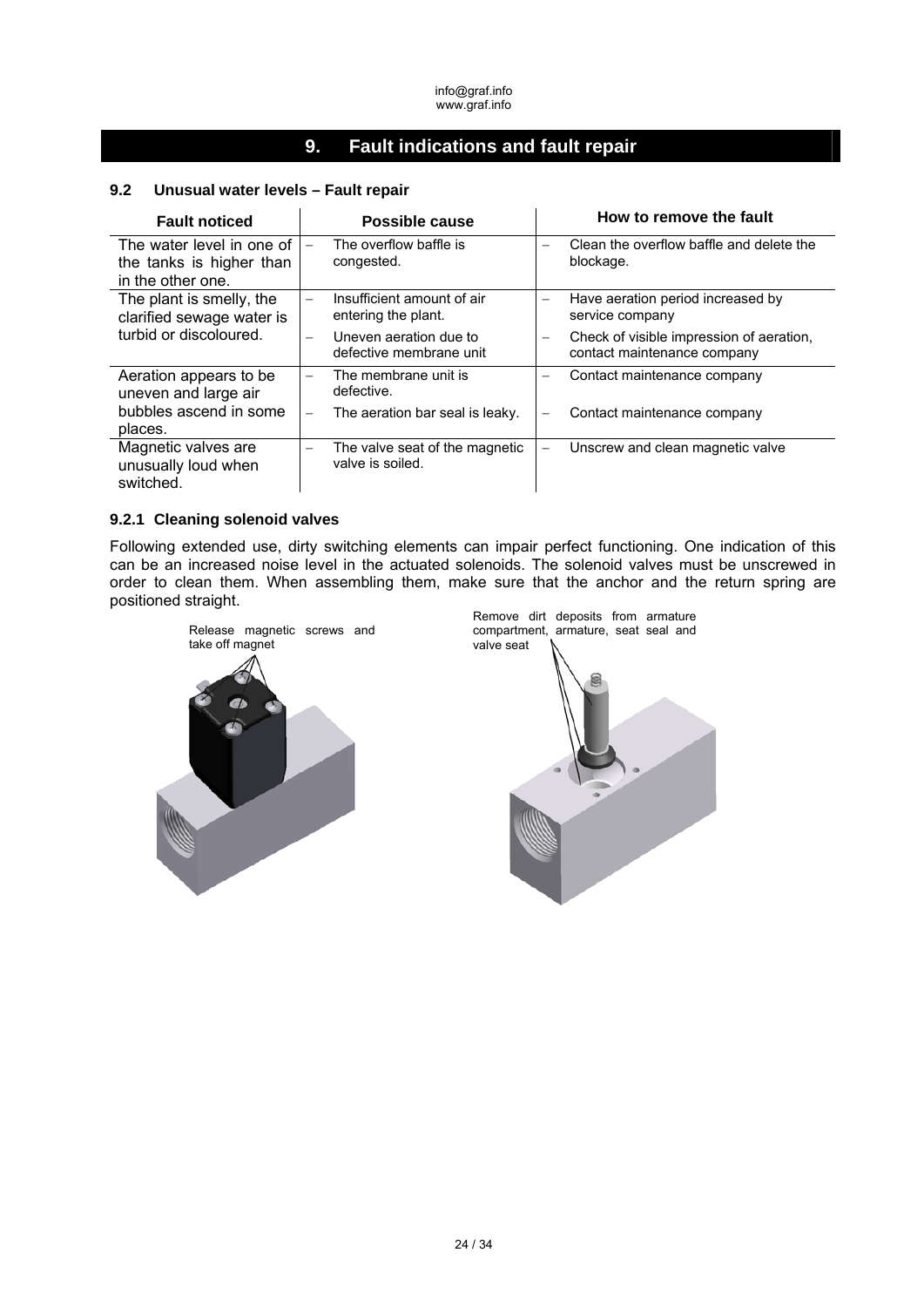# **9. Fault indications and fault repair**

### **9.3 Mode of operation of the power failure warning device**

Regardless of the cause of the power failure (also blowing of internal fuse or separation from the plug) the warning device sounds acoustic signals when detecting a power failure in the control unit.

With a 5-second delay the device responds to a power failure. This is to avoid that short failure, which for instance occur several times during a thunderstorm but do not impair the overall function of the sewage treatment plant, are unnecessarily signalled.

- After the 5-second delay there is an intermittent beep with a 10-second delay for approx. 35 hours (when the battery is fully charged).
- The signal can be stopped by pressing  $\frac{|\textsf{Esc}|}{|\textsf{Lsc}|}$ . After that three short beeps per hour signal the power failure. These short beeps, however, cannot be stopped.
- After pressing  $\frac{|\text{LSC}|}{|\text{LSC}|}$  for 5 seconds, the signal will be completely deactivated.
- Turning off the device is only possible after taking out the battery.
- The return of power supply will reset the device to the monitoring state without pressing any further keys.

The fuses can be changed as already described.

**Note:** If you cannot solve the problem, please contact your maintenance company or Otto Graf GmbH in Teningen as soon as possible.

# **10. Operating instructions**

Only substances with characteristics corresponding to domestic sewage water are supposed to be discharged into the plant.

Biocides, toxic or biologically incompatible or non-decomposable substances must not be discharged into the plant as they cause problems in the biological processes. The following, in particular, must not be discharged into the plant:

- Rain water from roofs or courtyards,
- Miscellaneous water (e. g. drain water),
- Solid and liquid remains from animal husbandry,
- Commercial or agricultural sewage water, unless comparable to domestic sewage water,
- Chemicals, pharmaceuticals, mineral oils, solvents,
- Cooling water,
- Rough substances such as food remains, plastics and sanitary products, coffee filter bags, bottle caps and other household articles,
- Milk and dairy products,
- Outlet water of swimming pools,
- Larger quantities of blood.

If larger quantities of grease or vegetable oils accumulate, it is recommendable to clarify the sewage water containing grease in a grease separator which is preceding the sewage treatment plant (Caution: No faeces may be discharged into the grease separator!).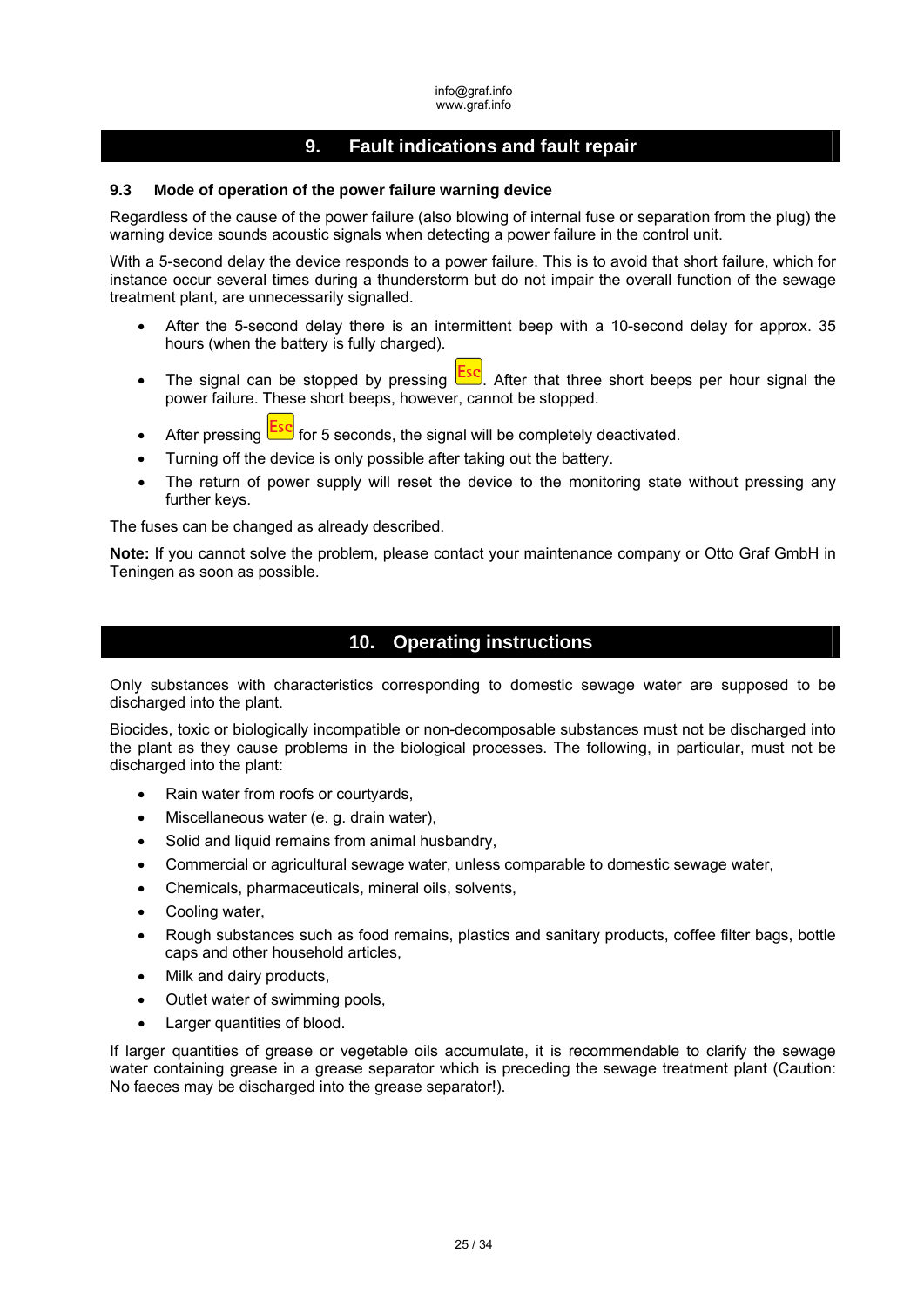# **10. Operating instructions**

The following chart lists individual substances which must not be discharged into the sewage treatment plant:

| Solid or liquid substances                                                            |                                                                             |                                           |
|---------------------------------------------------------------------------------------|-----------------------------------------------------------------------------|-------------------------------------------|
| which are not supposed to                                                             | Their effect:                                                               | Where to take them:                       |
| be discharged into the sink                                                           |                                                                             |                                           |
| or the toilet:                                                                        |                                                                             |                                           |
| <b>Ashes</b>                                                                          | Do not decompose                                                            | Dustbin                                   |
| <b>Chemicals</b>                                                                      | Contaminate the sewage water                                                | Garbage collection point                  |
| <b>Disinfectants</b>                                                                  | Kill bacteria                                                               | Do not use them                           |
| Paint                                                                                 | Contaminates the sewage water                                               | District garbage collection point         |
| <b>Photo-chemicals</b>                                                                | Contaminate the sewage water                                                | District garbage collection point         |
| <b>Frying grease</b>                                                                  | Causes sediments in pipes and leads to<br>congestions                       | Dustbin                                   |
| <b>Adhesive plaster</b>                                                               | Congests pipes                                                              | Dustbin                                   |
| <b>Cat litter</b>                                                                     | Congests pipes                                                              | Dustbin                                   |
| <b>Cigarette stubs</b>                                                                | Cause sediments in the plant                                                | Dustbin                                   |
| <b>Condoms</b>                                                                        | Congestions                                                                 | Dustbin                                   |
| <b>Corks</b>                                                                          | Cause sediments in the plant                                                | Dustbin                                   |
| <b>Lacquers</b>                                                                       | Contaminate the sewage water                                                | District garbage collection point         |
| <b>Pharmaceuticals</b>                                                                | Contaminate the sewage water                                                | Garbage collect. points, pharmacies       |
| Motor oil                                                                             | Contaminates the sewage water                                               | Garbage collect. points, gas<br>stations  |
| Waste containing oil                                                                  | Contaminates the sewage water                                               | Garbage collect. points, gas<br>stations  |
| <b>Pesticides</b>                                                                     | Contaminate the sewage water                                                | District garbage collection point         |
| <b>Paintbrush cleansers</b>                                                           | Contaminate the sewage water                                                | District garbage collection point         |
| <b>Cleansers except those which</b><br>are chlorine-free (ecologically<br>compatible) | Contaminate the sewage water, make pipes and<br>seals corrode               | District garbage collection point         |
| <b>Razor blades</b>                                                                   | Risk of injury for workers in the sewer system and<br>the sewage works      | Dustbin                                   |
| <b>Tube cleaners</b>                                                                  | Make pipes and seals corrode, contaminate the<br>sewage water               | District garbage collection point         |
| <b>Insecticides</b>                                                                   | Contaminate the sewage water                                                | District garbage collection point         |
| <b>Sanitary pads</b>                                                                  | Cause congestions, non-decomposable plastic foil<br>spoils rivers and lakes | Dustbin                                   |
| <b>Edible oil</b>                                                                     | Causes sediments and congested pipes                                        | District garbage collection point         |
| <b>Food remains</b>                                                                   | Cause congestions, attract rats                                             | Dustbin                                   |
| <b>Wallpaper paste</b>                                                                | Causes congestions                                                          | District garbage collection point         |
| Textiles (e. g. nylon stockings,<br>cleaning rags, handkerchiefs<br>etc.)             | Congest pipes, may stop a pumping station                                   | Collection of old clothes                 |
| <b>Diluters</b>                                                                       | Contaminate the sewage water                                                | District garbage collection point         |
| Bird grit, cat litter                                                                 | Causes sediments and congested pipes                                        | Dustbin                                   |
| <b>Cotton swabs</b>                                                                   | Congest the plant                                                           | Dustbin                                   |
| <b>Toilet bowl deodorizers</b>                                                        | Contaminate the sewage water                                                | Do not use them                           |
| <b>Diapers</b>                                                                        | Congest the pipes                                                           | Dustbin                                   |
| <b>Cement water</b>                                                                   | Causes sediments, creates concrete layer                                    | Get an expert company to dispose<br>of it |

Thank you for your confidence.

Otto Graf GmbH, Teningen (Germany).

Status 04/2009

*Technical changes reserved.*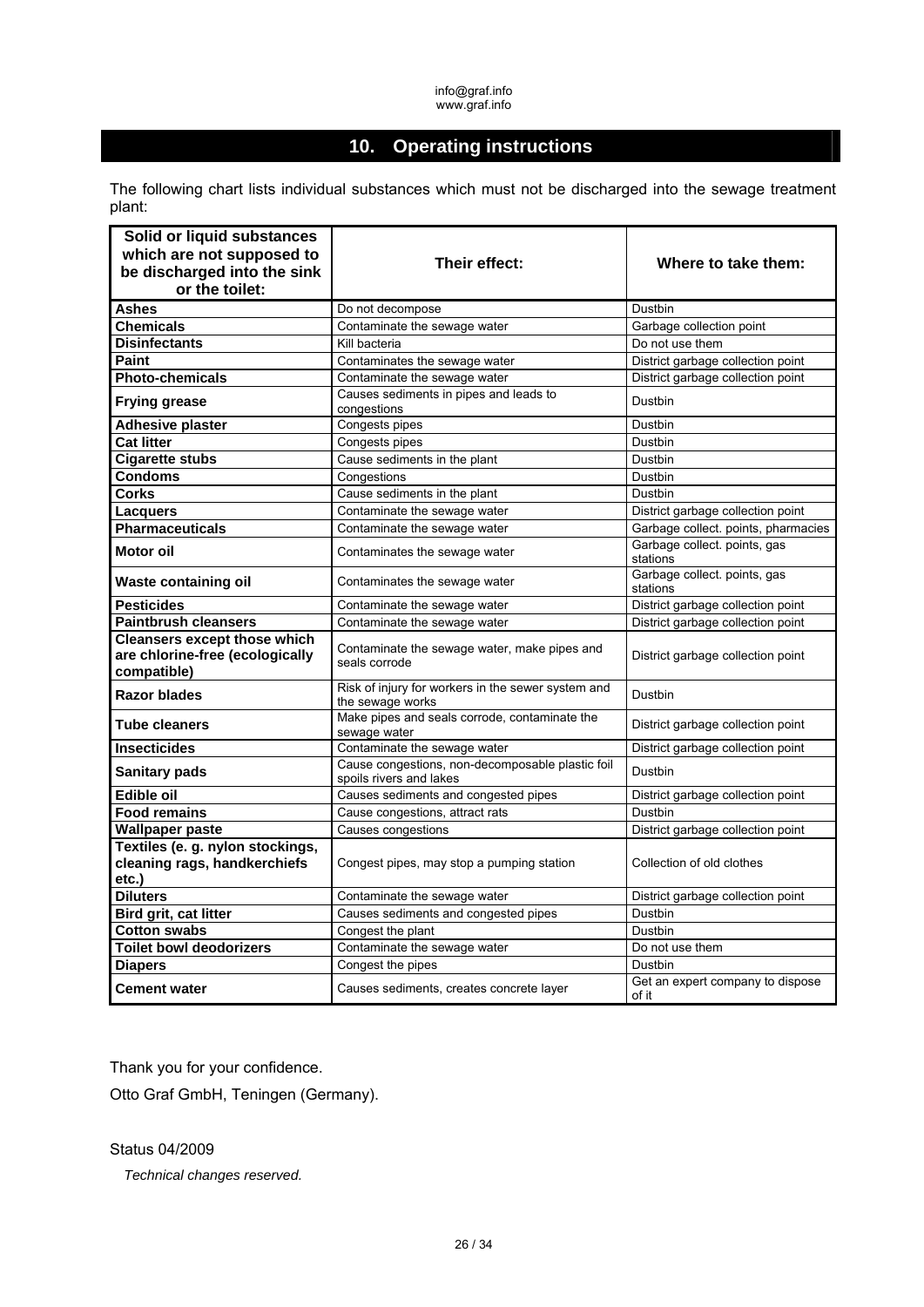# **11. Attachment I: Form for weekly / monthly checkmarks**

For plants with 3 x maintenance, the relevant parameters must be recorded weekly, for plants with 2 x maintenance, the relevant parameters must be recorded monthly,

| Date of<br>inspection | Sludge overflow? |               |                      |  |  |  |     |             |     |               |         |         |         |         |       |  |  |  |  |  |  | Turbidity/dis-<br>colouration? |  |  |  |  |  |  |  |  |  |  |  |  |  |  |  |  |  |  |  |  |  |  |  |  |  |  |  |  |  |  |  |  |  |  |  |  |  |  |  |  |  |  |  |  |  |  |  | Congestion<br>inlet/outlet? | Air filter<br>checked? |  |  |  | <b>Operating hours meter</b> |  |  |
|-----------------------|------------------|---------------|----------------------|--|--|--|-----|-------------|-----|---------------|---------|---------|---------|---------|-------|--|--|--|--|--|--|--------------------------------|--|--|--|--|--|--|--|--|--|--|--|--|--|--|--|--|--|--|--|--|--|--|--|--|--|--|--|--|--|--|--|--|--|--|--|--|--|--|--|--|--|--|--|--|--|--|--|-----------------------------|------------------------|--|--|--|------------------------------|--|--|
|                       | Yes              | $\frac{1}{2}$ | Yes<br>$\frac{1}{2}$ |  |  |  | Yes | $rac{1}{2}$ | Yes | $\frac{5}{2}$ | Valve 1 | Valve 2 | Valve 3 | Valve 4 | Total |  |  |  |  |  |  |                                |  |  |  |  |  |  |  |  |  |  |  |  |  |  |  |  |  |  |  |  |  |  |  |  |  |  |  |  |  |  |  |  |  |  |  |  |  |  |  |  |  |  |  |  |  |  |  |                             |                        |  |  |  |                              |  |  |
|                       |                  |               |                      |  |  |  |     |             |     |               |         |         |         |         |       |  |  |  |  |  |  |                                |  |  |  |  |  |  |  |  |  |  |  |  |  |  |  |  |  |  |  |  |  |  |  |  |  |  |  |  |  |  |  |  |  |  |  |  |  |  |  |  |  |  |  |  |  |  |  |                             |                        |  |  |  |                              |  |  |
|                       |                  |               |                      |  |  |  |     |             |     |               |         |         |         |         |       |  |  |  |  |  |  |                                |  |  |  |  |  |  |  |  |  |  |  |  |  |  |  |  |  |  |  |  |  |  |  |  |  |  |  |  |  |  |  |  |  |  |  |  |  |  |  |  |  |  |  |  |  |  |  |                             |                        |  |  |  |                              |  |  |
|                       |                  |               |                      |  |  |  |     |             |     |               |         |         |         |         |       |  |  |  |  |  |  |                                |  |  |  |  |  |  |  |  |  |  |  |  |  |  |  |  |  |  |  |  |  |  |  |  |  |  |  |  |  |  |  |  |  |  |  |  |  |  |  |  |  |  |  |  |  |  |  |                             |                        |  |  |  |                              |  |  |
|                       |                  |               |                      |  |  |  |     |             |     |               |         |         |         |         |       |  |  |  |  |  |  |                                |  |  |  |  |  |  |  |  |  |  |  |  |  |  |  |  |  |  |  |  |  |  |  |  |  |  |  |  |  |  |  |  |  |  |  |  |  |  |  |  |  |  |  |  |  |  |  |                             |                        |  |  |  |                              |  |  |
|                       |                  |               |                      |  |  |  |     |             |     |               |         |         |         |         |       |  |  |  |  |  |  |                                |  |  |  |  |  |  |  |  |  |  |  |  |  |  |  |  |  |  |  |  |  |  |  |  |  |  |  |  |  |  |  |  |  |  |  |  |  |  |  |  |  |  |  |  |  |  |  |                             |                        |  |  |  |                              |  |  |
|                       |                  |               |                      |  |  |  |     |             |     |               |         |         |         |         |       |  |  |  |  |  |  |                                |  |  |  |  |  |  |  |  |  |  |  |  |  |  |  |  |  |  |  |  |  |  |  |  |  |  |  |  |  |  |  |  |  |  |  |  |  |  |  |  |  |  |  |  |  |  |  |                             |                        |  |  |  |                              |  |  |
|                       |                  |               |                      |  |  |  |     |             |     |               |         |         |         |         |       |  |  |  |  |  |  |                                |  |  |  |  |  |  |  |  |  |  |  |  |  |  |  |  |  |  |  |  |  |  |  |  |  |  |  |  |  |  |  |  |  |  |  |  |  |  |  |  |  |  |  |  |  |  |  |                             |                        |  |  |  |                              |  |  |
|                       |                  |               |                      |  |  |  |     |             |     |               |         |         |         |         |       |  |  |  |  |  |  |                                |  |  |  |  |  |  |  |  |  |  |  |  |  |  |  |  |  |  |  |  |  |  |  |  |  |  |  |  |  |  |  |  |  |  |  |  |  |  |  |  |  |  |  |  |  |  |  |                             |                        |  |  |  |                              |  |  |
|                       |                  |               |                      |  |  |  |     |             |     |               |         |         |         |         |       |  |  |  |  |  |  |                                |  |  |  |  |  |  |  |  |  |  |  |  |  |  |  |  |  |  |  |  |  |  |  |  |  |  |  |  |  |  |  |  |  |  |  |  |  |  |  |  |  |  |  |  |  |  |  |                             |                        |  |  |  |                              |  |  |
|                       |                  |               |                      |  |  |  |     |             |     |               |         |         |         |         |       |  |  |  |  |  |  |                                |  |  |  |  |  |  |  |  |  |  |  |  |  |  |  |  |  |  |  |  |  |  |  |  |  |  |  |  |  |  |  |  |  |  |  |  |  |  |  |  |  |  |  |  |  |  |  |                             |                        |  |  |  |                              |  |  |
|                       |                  |               |                      |  |  |  |     |             |     |               |         |         |         |         |       |  |  |  |  |  |  |                                |  |  |  |  |  |  |  |  |  |  |  |  |  |  |  |  |  |  |  |  |  |  |  |  |  |  |  |  |  |  |  |  |  |  |  |  |  |  |  |  |  |  |  |  |  |  |  |                             |                        |  |  |  |                              |  |  |
|                       |                  |               |                      |  |  |  |     |             |     |               |         |         |         |         |       |  |  |  |  |  |  |                                |  |  |  |  |  |  |  |  |  |  |  |  |  |  |  |  |  |  |  |  |  |  |  |  |  |  |  |  |  |  |  |  |  |  |  |  |  |  |  |  |  |  |  |  |  |  |  |                             |                        |  |  |  |                              |  |  |
|                       |                  |               |                      |  |  |  |     |             |     |               |         |         |         |         |       |  |  |  |  |  |  |                                |  |  |  |  |  |  |  |  |  |  |  |  |  |  |  |  |  |  |  |  |  |  |  |  |  |  |  |  |  |  |  |  |  |  |  |  |  |  |  |  |  |  |  |  |  |  |  |                             |                        |  |  |  |                              |  |  |
|                       |                  |               |                      |  |  |  |     |             |     |               |         |         |         |         |       |  |  |  |  |  |  |                                |  |  |  |  |  |  |  |  |  |  |  |  |  |  |  |  |  |  |  |  |  |  |  |  |  |  |  |  |  |  |  |  |  |  |  |  |  |  |  |  |  |  |  |  |  |  |  |                             |                        |  |  |  |                              |  |  |
|                       |                  |               |                      |  |  |  |     |             |     |               |         |         |         |         |       |  |  |  |  |  |  |                                |  |  |  |  |  |  |  |  |  |  |  |  |  |  |  |  |  |  |  |  |  |  |  |  |  |  |  |  |  |  |  |  |  |  |  |  |  |  |  |  |  |  |  |  |  |  |  |                             |                        |  |  |  |                              |  |  |
|                       |                  |               |                      |  |  |  |     |             |     |               |         |         |         |         |       |  |  |  |  |  |  |                                |  |  |  |  |  |  |  |  |  |  |  |  |  |  |  |  |  |  |  |  |  |  |  |  |  |  |  |  |  |  |  |  |  |  |  |  |  |  |  |  |  |  |  |  |  |  |  |                             |                        |  |  |  |                              |  |  |
|                       |                  |               |                      |  |  |  |     |             |     |               |         |         |         |         |       |  |  |  |  |  |  |                                |  |  |  |  |  |  |  |  |  |  |  |  |  |  |  |  |  |  |  |  |  |  |  |  |  |  |  |  |  |  |  |  |  |  |  |  |  |  |  |  |  |  |  |  |  |  |  |                             |                        |  |  |  |                              |  |  |
|                       |                  |               |                      |  |  |  |     |             |     |               |         |         |         |         |       |  |  |  |  |  |  |                                |  |  |  |  |  |  |  |  |  |  |  |  |  |  |  |  |  |  |  |  |  |  |  |  |  |  |  |  |  |  |  |  |  |  |  |  |  |  |  |  |  |  |  |  |  |  |  |                             |                        |  |  |  |                              |  |  |
|                       |                  |               |                      |  |  |  |     |             |     |               |         |         |         |         |       |  |  |  |  |  |  |                                |  |  |  |  |  |  |  |  |  |  |  |  |  |  |  |  |  |  |  |  |  |  |  |  |  |  |  |  |  |  |  |  |  |  |  |  |  |  |  |  |  |  |  |  |  |  |  |                             |                        |  |  |  |                              |  |  |
|                       |                  |               |                      |  |  |  |     |             |     |               |         |         |         |         |       |  |  |  |  |  |  |                                |  |  |  |  |  |  |  |  |  |  |  |  |  |  |  |  |  |  |  |  |  |  |  |  |  |  |  |  |  |  |  |  |  |  |  |  |  |  |  |  |  |  |  |  |  |  |  |                             |                        |  |  |  |                              |  |  |
|                       |                  |               |                      |  |  |  |     |             |     |               |         |         |         |         |       |  |  |  |  |  |  |                                |  |  |  |  |  |  |  |  |  |  |  |  |  |  |  |  |  |  |  |  |  |  |  |  |  |  |  |  |  |  |  |  |  |  |  |  |  |  |  |  |  |  |  |  |  |  |  |                             |                        |  |  |  |                              |  |  |
|                       |                  |               |                      |  |  |  |     |             |     |               |         |         |         |         |       |  |  |  |  |  |  |                                |  |  |  |  |  |  |  |  |  |  |  |  |  |  |  |  |  |  |  |  |  |  |  |  |  |  |  |  |  |  |  |  |  |  |  |  |  |  |  |  |  |  |  |  |  |  |  |                             |                        |  |  |  |                              |  |  |
|                       |                  |               |                      |  |  |  |     |             |     |               |         |         |         |         |       |  |  |  |  |  |  |                                |  |  |  |  |  |  |  |  |  |  |  |  |  |  |  |  |  |  |  |  |  |  |  |  |  |  |  |  |  |  |  |  |  |  |  |  |  |  |  |  |  |  |  |  |  |  |  |                             |                        |  |  |  |                              |  |  |
|                       |                  |               |                      |  |  |  |     |             |     |               |         |         |         |         |       |  |  |  |  |  |  |                                |  |  |  |  |  |  |  |  |  |  |  |  |  |  |  |  |  |  |  |  |  |  |  |  |  |  |  |  |  |  |  |  |  |  |  |  |  |  |  |  |  |  |  |  |  |  |  |                             |                        |  |  |  |                              |  |  |
|                       |                  |               |                      |  |  |  |     |             |     |               |         |         |         |         |       |  |  |  |  |  |  |                                |  |  |  |  |  |  |  |  |  |  |  |  |  |  |  |  |  |  |  |  |  |  |  |  |  |  |  |  |  |  |  |  |  |  |  |  |  |  |  |  |  |  |  |  |  |  |  |                             |                        |  |  |  |                              |  |  |
|                       |                  |               |                      |  |  |  |     |             |     |               |         |         |         |         |       |  |  |  |  |  |  |                                |  |  |  |  |  |  |  |  |  |  |  |  |  |  |  |  |  |  |  |  |  |  |  |  |  |  |  |  |  |  |  |  |  |  |  |  |  |  |  |  |  |  |  |  |  |  |  |                             |                        |  |  |  |                              |  |  |
|                       |                  |               |                      |  |  |  |     |             |     |               |         |         |         |         |       |  |  |  |  |  |  |                                |  |  |  |  |  |  |  |  |  |  |  |  |  |  |  |  |  |  |  |  |  |  |  |  |  |  |  |  |  |  |  |  |  |  |  |  |  |  |  |  |  |  |  |  |  |  |  |                             |                        |  |  |  |                              |  |  |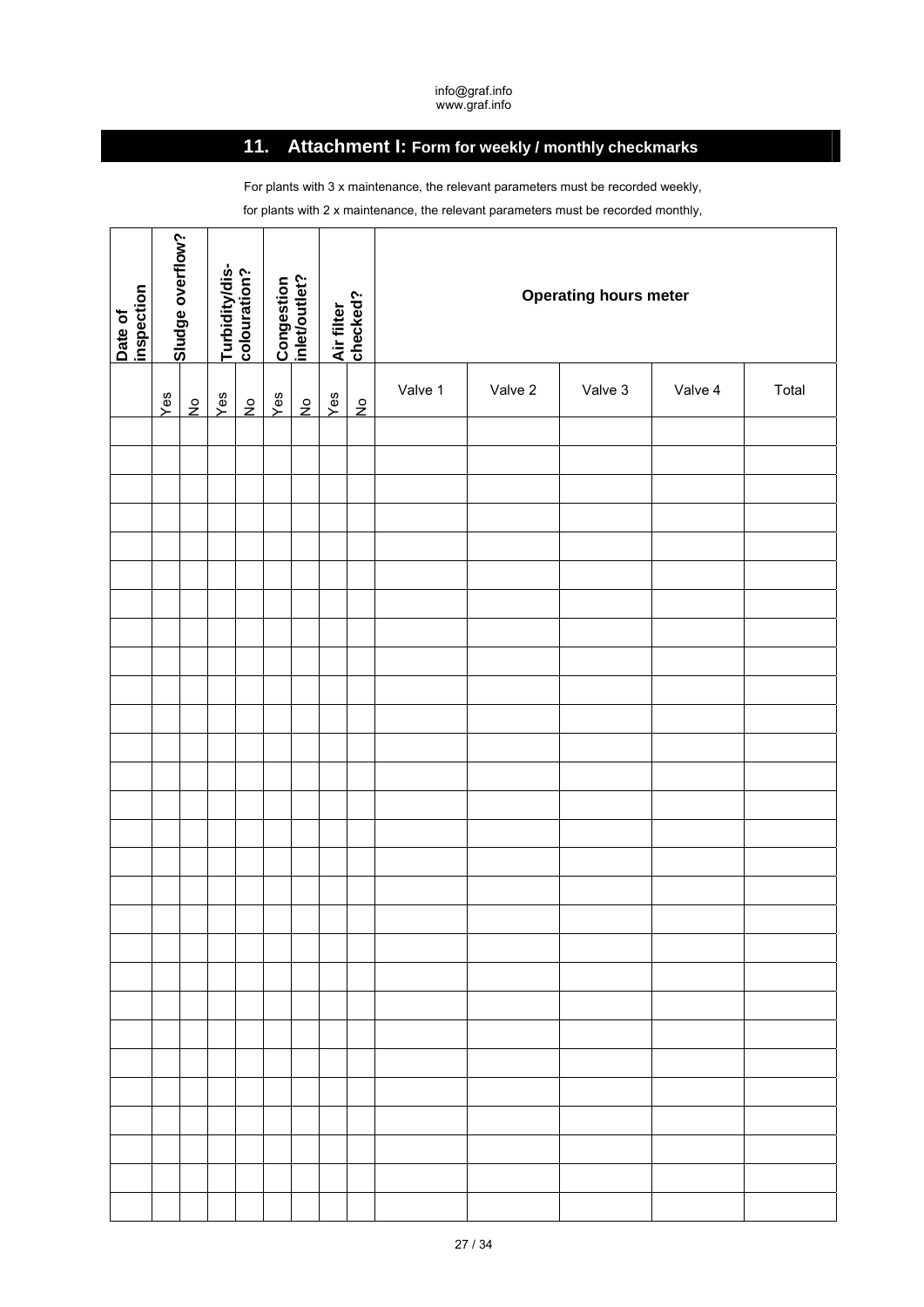|                       | info@graf.info<br>www.graf.info |             |     |             |                                |             |     |                             |                        |         |         |         |                              |  |  |
|-----------------------|---------------------------------|-------------|-----|-------------|--------------------------------|-------------|-----|-----------------------------|------------------------|---------|---------|---------|------------------------------|--|--|
| Date of<br>inspection | Sludge overflow?                |             |     |             | Turbidity/dis-<br>colouration? |             |     | Congestion<br>inlet/outlet? | Air filter<br>checked? |         |         |         | <b>Operating hours meter</b> |  |  |
|                       | Yes                             | $rac{6}{5}$ | Yes | $rac{1}{2}$ | Yes                            | $rac{1}{2}$ | Yes | $\frac{5}{2}$               | Valve 1                | Valve 2 | Valve 3 | Valve 4 | Total                        |  |  |
|                       |                                 |             |     |             |                                |             |     |                             |                        |         |         |         |                              |  |  |
|                       |                                 |             |     |             |                                |             |     |                             |                        |         |         |         |                              |  |  |
|                       |                                 |             |     |             |                                |             |     |                             |                        |         |         |         |                              |  |  |
|                       |                                 |             |     |             |                                |             |     |                             |                        |         |         |         |                              |  |  |
|                       |                                 |             |     |             |                                |             |     |                             |                        |         |         |         |                              |  |  |
|                       |                                 |             |     |             |                                |             |     |                             |                        |         |         |         |                              |  |  |
|                       |                                 |             |     |             |                                |             |     |                             |                        |         |         |         |                              |  |  |
|                       |                                 |             |     |             |                                |             |     |                             |                        |         |         |         |                              |  |  |
|                       |                                 |             |     |             |                                |             |     |                             |                        |         |         |         |                              |  |  |
|                       |                                 |             |     |             |                                |             |     |                             |                        |         |         |         |                              |  |  |
|                       |                                 |             |     |             |                                |             |     |                             |                        |         |         |         |                              |  |  |
|                       |                                 |             |     |             |                                |             |     |                             |                        |         |         |         |                              |  |  |
|                       |                                 |             |     |             |                                |             |     |                             |                        |         |         |         |                              |  |  |
|                       |                                 |             |     |             |                                |             |     |                             |                        |         |         |         |                              |  |  |
|                       |                                 |             |     |             |                                |             |     |                             |                        |         |         |         |                              |  |  |
|                       |                                 |             |     |             |                                |             |     |                             |                        |         |         |         |                              |  |  |
|                       |                                 |             |     |             |                                |             |     |                             |                        |         |         |         |                              |  |  |
|                       |                                 |             |     |             |                                |             |     |                             |                        |         |         |         |                              |  |  |
|                       |                                 |             |     |             |                                |             |     |                             |                        |         |         |         |                              |  |  |
|                       |                                 |             |     |             |                                |             |     |                             |                        |         |         |         |                              |  |  |
|                       |                                 |             |     |             |                                |             |     |                             |                        |         |         |         |                              |  |  |
|                       |                                 |             |     |             |                                |             |     |                             |                        |         |         |         |                              |  |  |
|                       |                                 |             |     |             |                                |             |     |                             |                        |         |         |         |                              |  |  |
|                       |                                 |             |     |             |                                |             |     |                             |                        |         |         |         |                              |  |  |
|                       |                                 |             |     |             |                                |             |     |                             |                        |         |         |         |                              |  |  |
|                       |                                 |             |     |             |                                |             |     |                             |                        |         |         |         |                              |  |  |
|                       |                                 |             |     |             |                                |             |     |                             |                        |         |         |         |                              |  |  |
|                       |                                 |             |     |             |                                |             |     |                             |                        |         |         |         |                              |  |  |
|                       |                                 |             |     |             |                                |             |     |                             |                        |         |         |         |                              |  |  |
|                       |                                 |             |     |             |                                |             |     |                             |                        |         |         |         |                              |  |  |
|                       |                                 |             |     |             |                                |             |     |                             |                        |         |         |         |                              |  |  |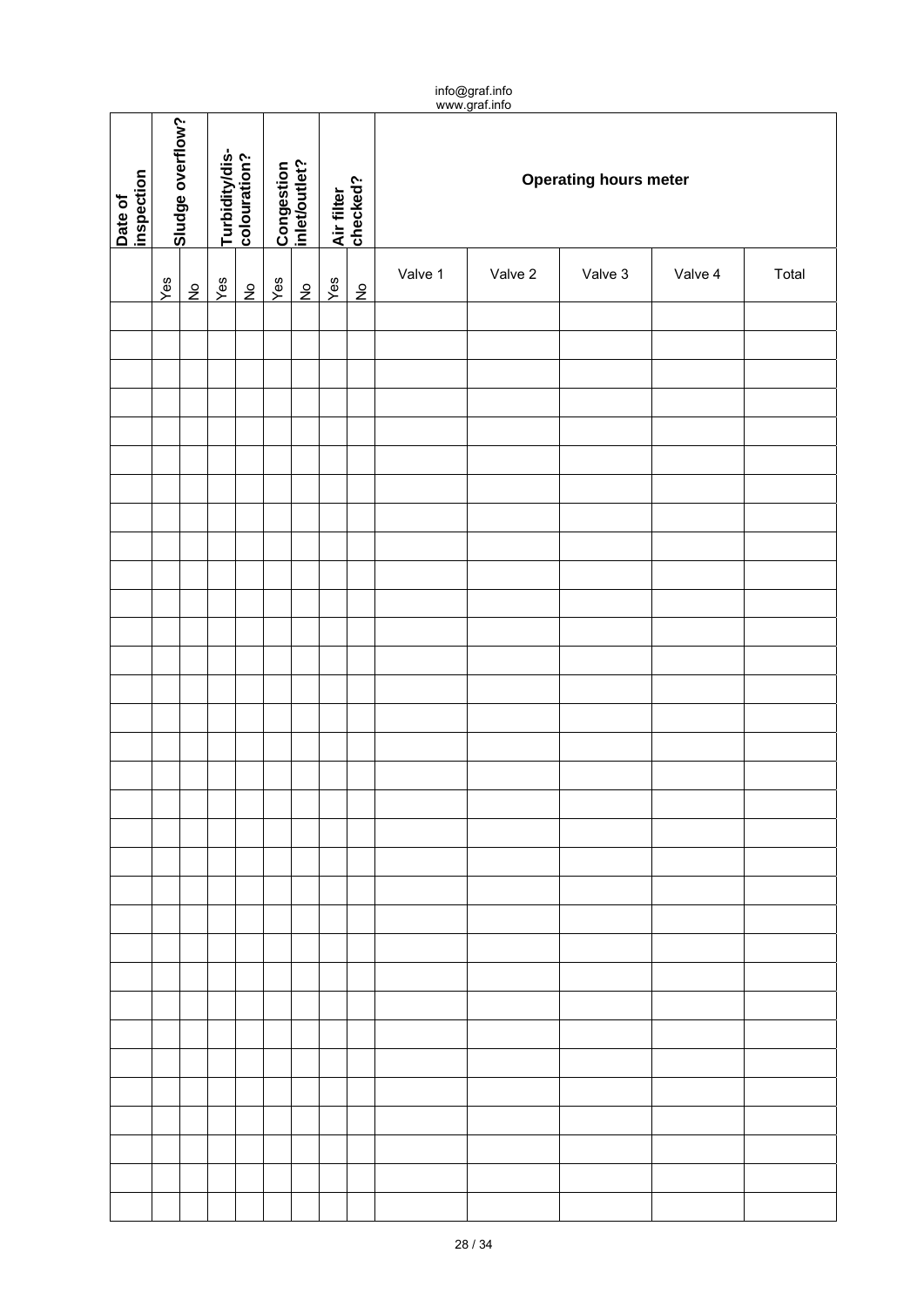|                       | info@graf.info<br>www.graf.info |             |     |             |                                |             |     |                             |                        |         |         |         |                              |  |  |
|-----------------------|---------------------------------|-------------|-----|-------------|--------------------------------|-------------|-----|-----------------------------|------------------------|---------|---------|---------|------------------------------|--|--|
| Date of<br>inspection | Sludge overflow?                |             |     |             | Turbidity/dis-<br>colouration? |             |     | Congestion<br>inlet/outlet? | Air filter<br>checked? |         |         |         | <b>Operating hours meter</b> |  |  |
|                       | Yes                             | $rac{6}{5}$ | Yes | $rac{1}{2}$ | Yes                            | $rac{1}{2}$ | Yes | $\frac{5}{2}$               | Valve 1                | Valve 2 | Valve 3 | Valve 4 | Total                        |  |  |
|                       |                                 |             |     |             |                                |             |     |                             |                        |         |         |         |                              |  |  |
|                       |                                 |             |     |             |                                |             |     |                             |                        |         |         |         |                              |  |  |
|                       |                                 |             |     |             |                                |             |     |                             |                        |         |         |         |                              |  |  |
|                       |                                 |             |     |             |                                |             |     |                             |                        |         |         |         |                              |  |  |
|                       |                                 |             |     |             |                                |             |     |                             |                        |         |         |         |                              |  |  |
|                       |                                 |             |     |             |                                |             |     |                             |                        |         |         |         |                              |  |  |
|                       |                                 |             |     |             |                                |             |     |                             |                        |         |         |         |                              |  |  |
|                       |                                 |             |     |             |                                |             |     |                             |                        |         |         |         |                              |  |  |
|                       |                                 |             |     |             |                                |             |     |                             |                        |         |         |         |                              |  |  |
|                       |                                 |             |     |             |                                |             |     |                             |                        |         |         |         |                              |  |  |
|                       |                                 |             |     |             |                                |             |     |                             |                        |         |         |         |                              |  |  |
|                       |                                 |             |     |             |                                |             |     |                             |                        |         |         |         |                              |  |  |
|                       |                                 |             |     |             |                                |             |     |                             |                        |         |         |         |                              |  |  |
|                       |                                 |             |     |             |                                |             |     |                             |                        |         |         |         |                              |  |  |
|                       |                                 |             |     |             |                                |             |     |                             |                        |         |         |         |                              |  |  |
|                       |                                 |             |     |             |                                |             |     |                             |                        |         |         |         |                              |  |  |
|                       |                                 |             |     |             |                                |             |     |                             |                        |         |         |         |                              |  |  |
|                       |                                 |             |     |             |                                |             |     |                             |                        |         |         |         |                              |  |  |
|                       |                                 |             |     |             |                                |             |     |                             |                        |         |         |         |                              |  |  |
|                       |                                 |             |     |             |                                |             |     |                             |                        |         |         |         |                              |  |  |
|                       |                                 |             |     |             |                                |             |     |                             |                        |         |         |         |                              |  |  |
|                       |                                 |             |     |             |                                |             |     |                             |                        |         |         |         |                              |  |  |
|                       |                                 |             |     |             |                                |             |     |                             |                        |         |         |         |                              |  |  |
|                       |                                 |             |     |             |                                |             |     |                             |                        |         |         |         |                              |  |  |
|                       |                                 |             |     |             |                                |             |     |                             |                        |         |         |         |                              |  |  |
|                       |                                 |             |     |             |                                |             |     |                             |                        |         |         |         |                              |  |  |
|                       |                                 |             |     |             |                                |             |     |                             |                        |         |         |         |                              |  |  |
|                       |                                 |             |     |             |                                |             |     |                             |                        |         |         |         |                              |  |  |
|                       |                                 |             |     |             |                                |             |     |                             |                        |         |         |         |                              |  |  |
|                       |                                 |             |     |             |                                |             |     |                             |                        |         |         |         |                              |  |  |
|                       |                                 |             |     |             |                                |             |     |                             |                        |         |         |         |                              |  |  |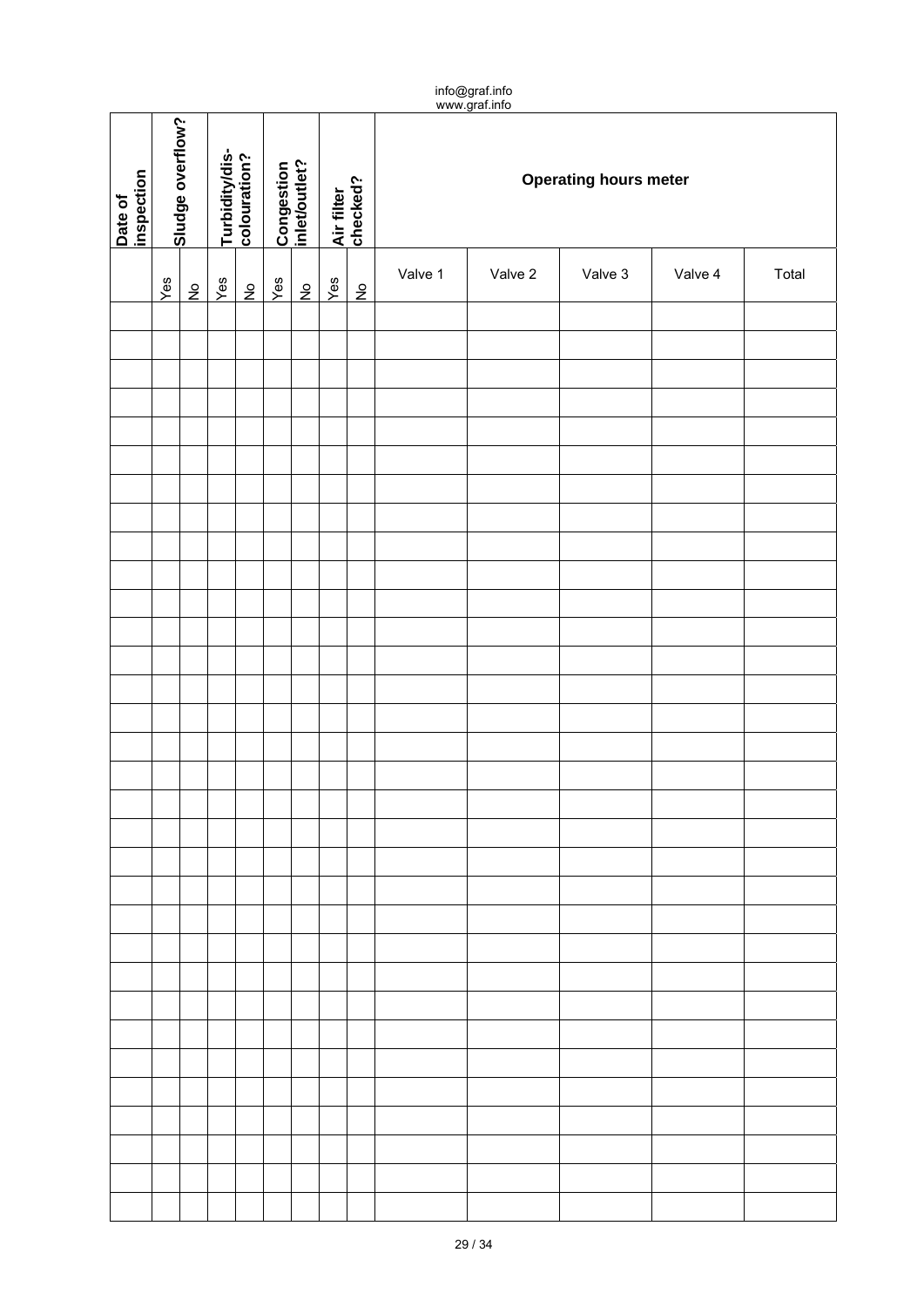# **12. Maintenance minutes for GRAF small sewage treatment plants**

| Location (adress):                                                      |                                              |
|-------------------------------------------------------------------------|----------------------------------------------|
| Maintenance company:                                                    | Date of maintenance:                         |
| Serial number:                                                          | Order No.:                                   |
| Size of plant:                                                          | <b>PE</b><br>PE Actual No. of people:        |
| Name of operator:                                                       | Customer No.:                                |
| Street:                                                                 | Phone No.:                                   |
| ZIP code/place:                                                         | Phone No.:                                   |
| Installed by:                                                           | Initial operation:                           |
| Is commercial sewage water discharged as well?                          | no                                           |
| Pub without kitchen                                                     | Pub with kitchen<br>Other                    |
| Grease separator available, NS                                          | <b>Emptying necessary</b>                    |
| Constructive state (optical inspection of the tank's body when filled): |                                              |
| Separation walls are all right                                          | Tank is tight towards the outside            |
| Free from visible damage                                                |                                              |
| Remarks:                                                                |                                              |
| Function control of the important operative parts of the plant:         |                                              |
| Aeration / Valve 2 (blue)                                               |                                              |
| Sludge lifter / Valve 3 (black)                                         |                                              |
| Power failure warning device (optional)                                 |                                              |
| Air supply / aeration:<br>moderate                                      | intense, circulation clearly<br>recognisable |
| Opt. impress. / aeration:                                               | fine bubbles<br>even                         |
| Remarks:                                                                |                                              |
| Sludge storage basin + buffer:                                          |                                              |
| Sludge level:<br>cm                                                     | Floating sludge level:<br>cm                 |
| The operator should initiate emptying of the sewage treatment plant     |                                              |
| Fluid bed tank:                                                         |                                              |
| Oxygen concentration:                                                   | mg/l (normal aprox. 4-6 mg/lat least 2 mg/l) |
| Remarks:                                                                |                                              |
| <b>Control unit:</b>                                                    |                                              |
| Control unit type:                                                      | $\Sigma$ operating hours:                    |
|                                                                         |                                              |
| Discharging (Valve 3):                                                  | Aeration (Valve 2):                          |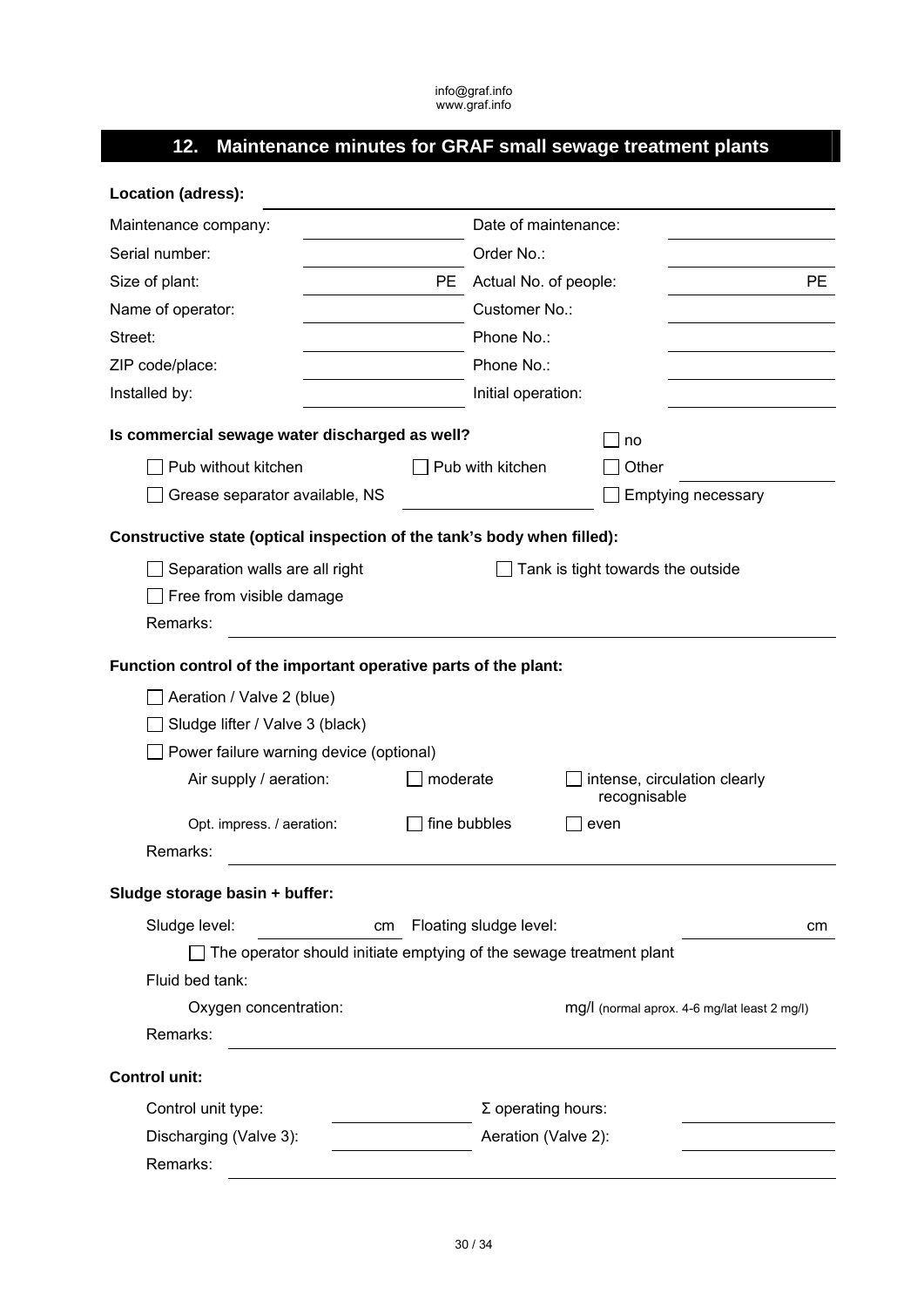| Blower type:                  |                                                  |             |                    |                |             |          |                                              |                     |  |  |  |  |
|-------------------------------|--------------------------------------------------|-------------|--------------------|----------------|-------------|----------|----------------------------------------------|---------------------|--|--|--|--|
|                               | Exchange of lamellae (length of lamellae:<br>mm) |             |                    |                |             |          |                                              |                     |  |  |  |  |
| Exchange of filter            |                                                  |             |                    |                |             |          |                                              |                     |  |  |  |  |
| Remarks:                      |                                                  |             |                    |                |             |          |                                              |                     |  |  |  |  |
| Time of sampling:             |                                                  |             |                    | Date           |             |          | Time                                         |                     |  |  |  |  |
| Sampling location:            |                                                  |             |                    | Sampling shaft |             |          |                                              | final sedimentation |  |  |  |  |
| Sample transportation:        |                                                  |             | cooled 4°C         |                |             |          | frozen                                       |                     |  |  |  |  |
| Air temperature:              |                                                  | $^{\circ}C$ | Water temperature: |                |             |          | $^{\circ}C$                                  |                     |  |  |  |  |
| Smell                         | no                                               |             | weakk              |                | strong      |          | foul                                         | earthy              |  |  |  |  |
| Colouration                   | no                                               |             | weak               |                | strong      |          | beiga                                        | brown               |  |  |  |  |
| Turbidity                     | no                                               |             | weak               | strong         |             | opaque   |                                              |                     |  |  |  |  |
| Floating substances           | none                                             | few         |                    |                | many        |          |                                              |                     |  |  |  |  |
| Dry substances                |                                                  |             |                    |                |             |          |                                              |                     |  |  |  |  |
| Sedimenting substances        |                                                  |             |                    | ml/1           |             | pH value |                                              |                     |  |  |  |  |
| BOB <sub>5</sub>              |                                                  |             |                    |                | ml/I<br>COD |          |                                              | ml/1                |  |  |  |  |
| $NH4-N$                       |                                                  | ml/1        |                    |                | $N_{total}$ |          |                                              | ml/1                |  |  |  |  |
| <b>Additional remarks:</b>    |                                                  |             |                    |                |             |          |                                              |                     |  |  |  |  |
| Operating manual is available |                                                  |             |                    |                |             |          | Maintenance was entered in operating manual. |                     |  |  |  |  |
| Programming was changed:      |                                                  |             |                    |                |             |          |                                              |                     |  |  |  |  |
| Fault was repaired:           |                                                  |             |                    |                |             |          |                                              |                     |  |  |  |  |
| Additional remarks:           |                                                  |             |                    |                |             |          |                                              |                     |  |  |  |  |
|                               |                                                  |             |                    |                |             |          |                                              |                     |  |  |  |  |

**To be initiated by the operator:** 

The operator is requested to pay attention to substances which are not allowed to be discharged (see operating manual).

Tank is congested, operator has to provide for emptying.

 $\Box$  Empty the tank (emptying of sludge storage basin).

Date and signature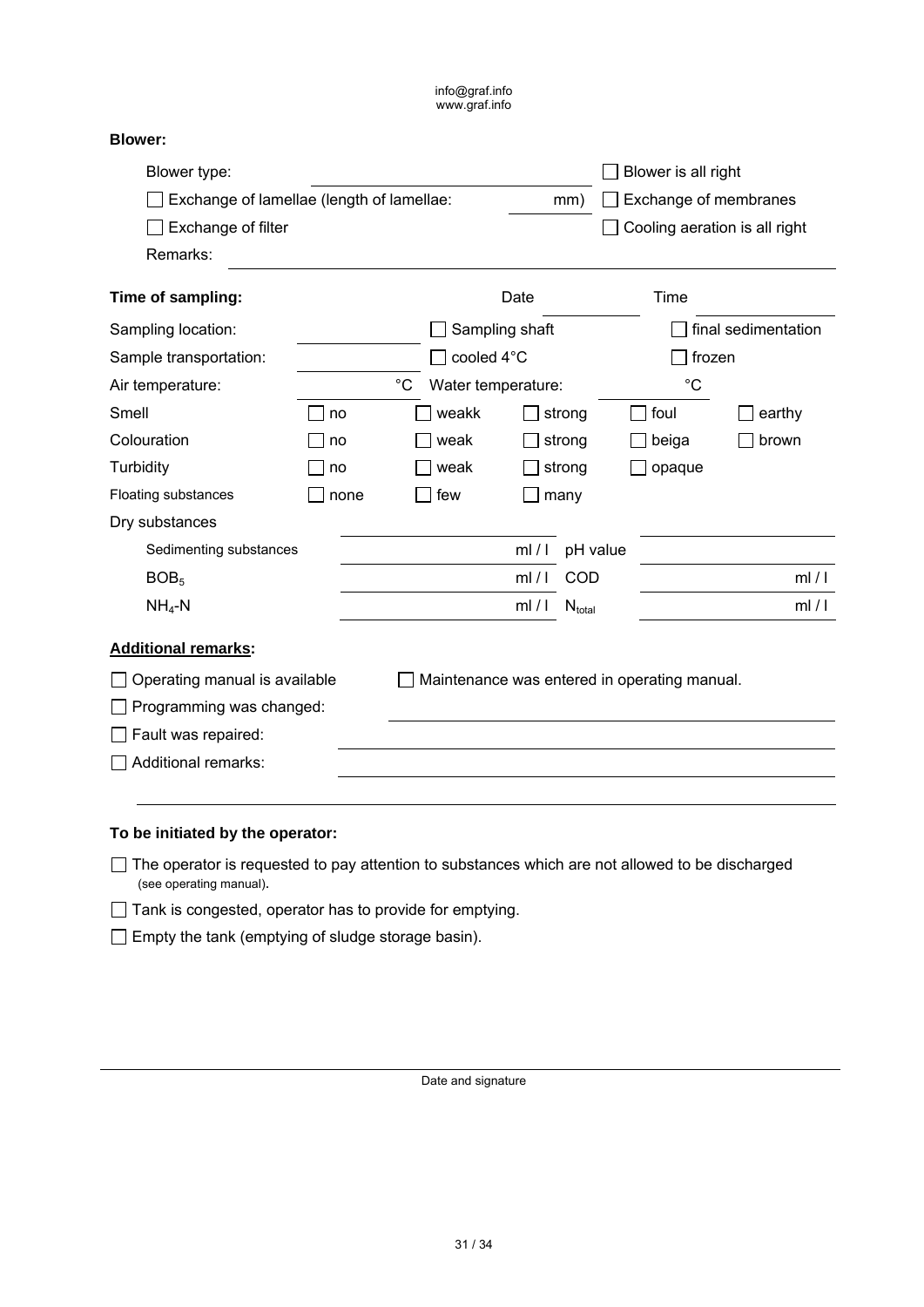# **13. Attachment I: Datasheets of the plant**

**Note:** 

The Becker rotary vane compressor we use has a pressure relief valve which is set to a maximum pressure of 0.5 bar in the factory.

An operating pressure of < 0.3 bar is standard for our systems. Should pressure of > 0.5 bar occur in the system (e.g. due to the air hose being bent), some of the air is blown off via the pressure relief valve. This protects the compressor from damage or excess wear.

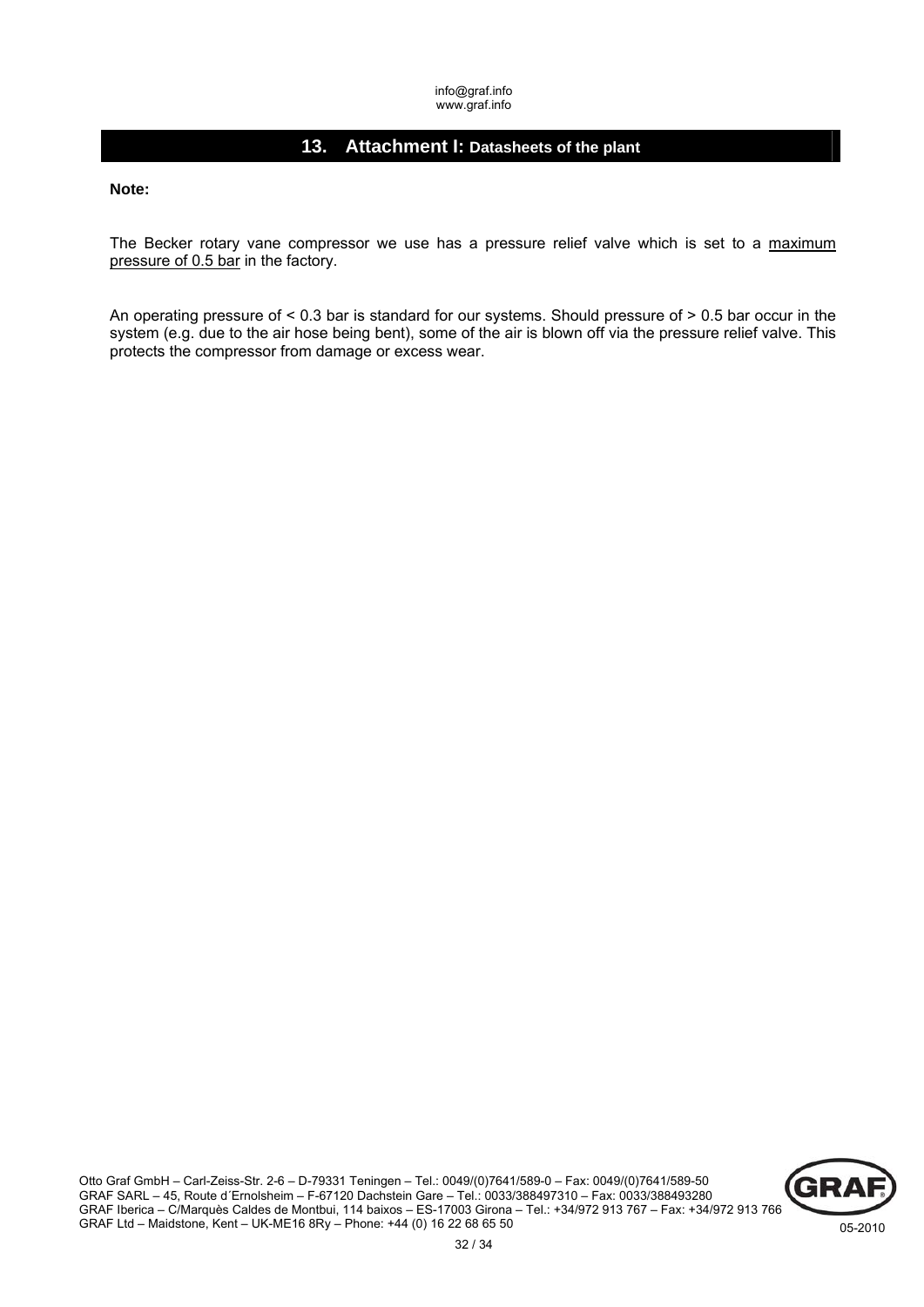



**Sketch Drawing and Mounting Dimensions Diagram (mm)**